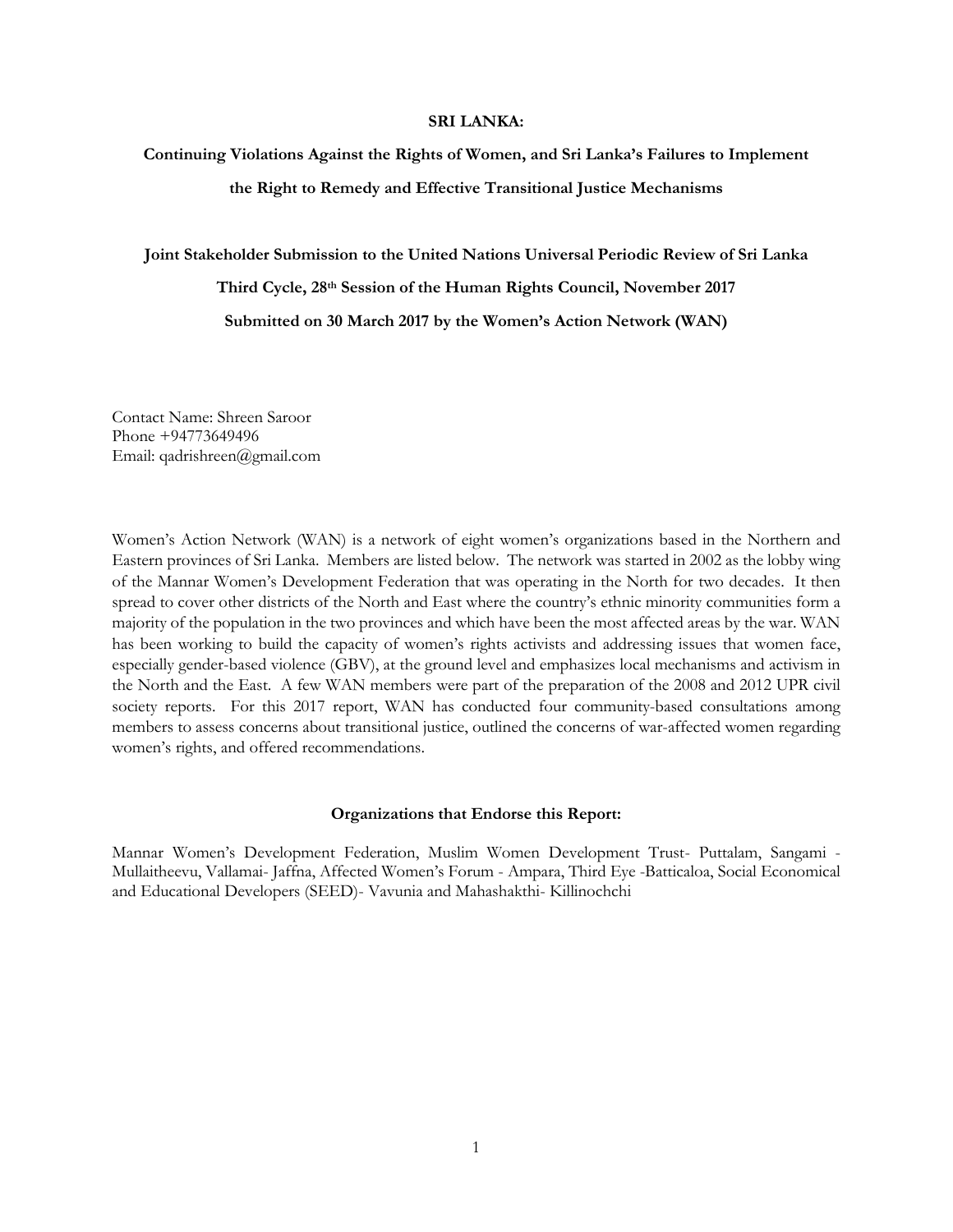#### **I. EXECUTIVE SUMMARY**

1. During Sri Lanka's Universal Periodic Review in 2012, the government supported three recommendations on transitional justice, six on the right to an effective remedy, zero recommendations on disappearances, four on discrimination, and two on violence against women. It only noted, and did not support, nine recommendations on transitional justice, six on the right to remedy, eight on enforced disappearances, and one on discrimination against women. 1

2. Since the 2012 recommendations, there was a change in Sri Lanka's government in 2015. This has produced some positive developments such as the ratification of human rights treaties and the beginning framework for transitional justice mechanisms. However, many issues remain, and recommendations supported or noted in 2012 have not yet been implemented.

3. Sri Lanka's 30-year civil war ended in 2009, leaving 89,000 female-headed households in the waraffected North and East.<sup>2</sup> Continued militarization of these regions and entrenched impunity create the framework for sexual and gender-based violence (SGBV) and recurring human rights abuses against already vulnerable minority women. Female-headed households, single women, internally displaced women, war widows, and former female combatants face structural barriers to justice and redress before Sri Lankan law enforcement and courts. Cases drag on for years with multiple hearings, re-traumatizing victims while state perpetrators are rarely charged, convicted, or dismissed from their posts.

4. Today, Sri Lanka claims to be in the process of developing programs for transitional justice, resettlement, and constitutional reform. However, the government has not adequately considered particular vulnerabilities and needs of war-affected women in developing these programs.

5. WAN's key findings and recommendations must be understood within the context of the unique vulnerabilities faced by war-affected women in the North and East. These women have been threatened, harassed, raped, tortured, and marginalized throughout a 30-year conflict, while their perpetrators have escaped justice. Violence against women is perpetrated not only by State actors at all levels but also within Tamil and Muslim communities, with the State offering little protection.

6. The authors of this joint stakeholder report suggest that the Working Group urge the Sri Lankan government to call attention to the unique plight of war-affected women in the North and East and call on the Sri Lankan government to prioritize these women's concerns as part of its broader process to deal with Sri Lanka's difficult past and to look toward a new future.

## **II. SRI LANKAN IMPLEMENTATION OF INTERNATIONAL HUMAN RIGHTS OBLIGATIONS**

### **A. THEME B51: RIGHT TO EFFECTIVE REMEDY**

#### **Status of implementation: Not implemented**

7. At the 2012 UPR review, Sri Lanka supported six resolutions to fight against impunity and investigate and prosecute allegations of violations<sup>3</sup> and noted six others.<sup>4</sup>

8. Since the 2012 Council review, serious shortcomings remain in access to remedy for human rights victims, including survivors of sexual and gender-based violence, such as the lack of investigation or prosecution of those involved in conflict-related violence and domestic violence.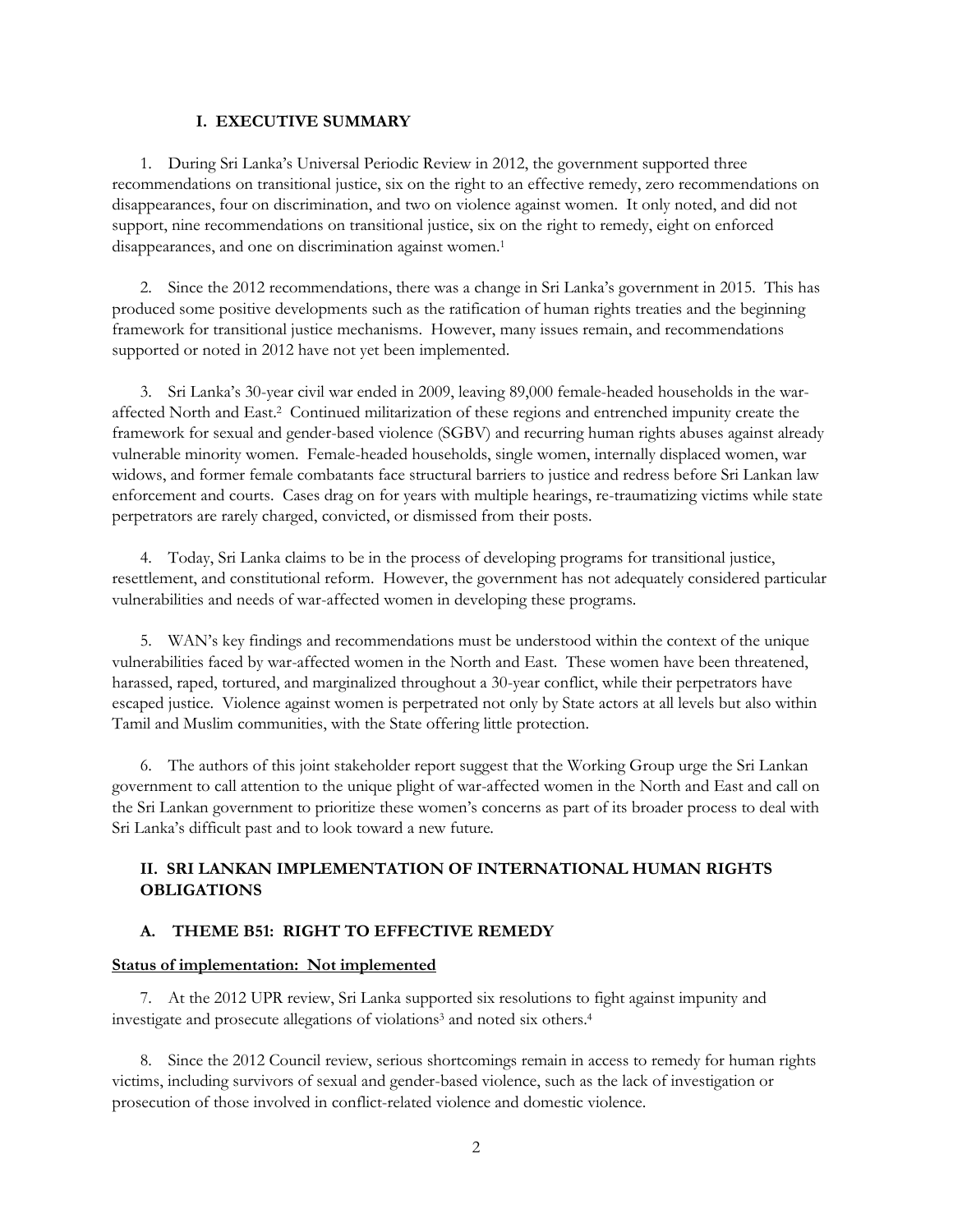9. As discussed more fully below, in 2015, the Sri Lankan government publicly committed to establishing a **special court and to cooperate with the international community** in the establishment and operation of this court. However, no such court has yet been created.

10. **Adverse Experiences within Courts.** Courts provide minimal levels of protections for victims and witnesses. After making a complaint, women are at a high risk of more violence. Women have no rights to speak to their lawyers within the courtroom. Judges ask questions that victim-blame or re-victimize and these questions cannot be contested.<sup>5</sup>

11. **Delays and lack of gender-sensitivity in the justice system, combined with inactivity and corruption in law enforcement, have further entrenched the culture of impunity. 6** The brutal manner in which the armed conflict ended in 2009 and the continuous culture of impunity for sexual violence against women and girls has further exacerbated existing structural sexual violence. The safety and security of women, particularly Tamil women, has been threatened due to the virtual immunity enjoyed by men, particularly from the armed forces, who are celebrated as war heroes and victors. Perpetrators of sexual violence in the armed forces have been allowed to hold on to their powerful positions irrespective of being accused of committing grave forms of sexual violence or of ordering violations.<sup>7</sup>

12. **Women's domestic violence complaints are not taken seriously**: <sup>8</sup> Women will make a domestic violence complaint only to have the police call the husband who is then allowed to justify his actions. Police can be manipulated with money or favors and husbands are sometimes able to bribe their way out of trouble.<sup>9</sup> The emergency response number, 1-1-9, is unreliable and police may not answer and sometimes do not show up to the emergency. There are no Tamil speaking 1-1-9 operators so calls must be made in Sinhala. Police will not always immediately arrest abusers and instead they may place the onus on the wife to locate the husband and report that location to the police.<sup>10</sup> They may even require the wife to bring the husband to court herself.<sup>11</sup> Police will include short closing dates on the warrants and if the husband is not located within the time frame they will not be arrested.<sup>12</sup>

13. At the conclusion of its eighth periodic review of Sri Lanka, CEDAW focused on problems ranging from discriminatory laws, transitional justice mechanisms, high prevalence and underreporting of sexual and gender-based violence, and systemic problems with access to justice for victims of gender-based violence including domestic violence, SGBV and conflict-related violence.<sup>13</sup> These are detailed below and all of these factors deny the right to remedy.

#### **B. THEME B54: TRANSITIONAL JUSTICE (TJ)**

#### **Status of Implementation: Not Implemented**

14. **During the 2012 UPR, Sri Lanka supported three recommendations<sup>14</sup> and noted nine recommendations on transitional justice.** 15 While the January 2015 change in government brought forward many positive changes, many issues have yet to be addressed.

15. **Transitional justice mechanisms have yet to be established and problems persist with a lack of women's participation and transparency, and gaps in cooperation with domestic and hybrid structures.** In 2015, the Sri Lankan government promised to finally deal with the past in a credible manner and transform the conditions of conflict through TJ and constitutional reform. Marginalized women took a leap of faith in believing this message and risked everything to give recommendations on gender-sensitivity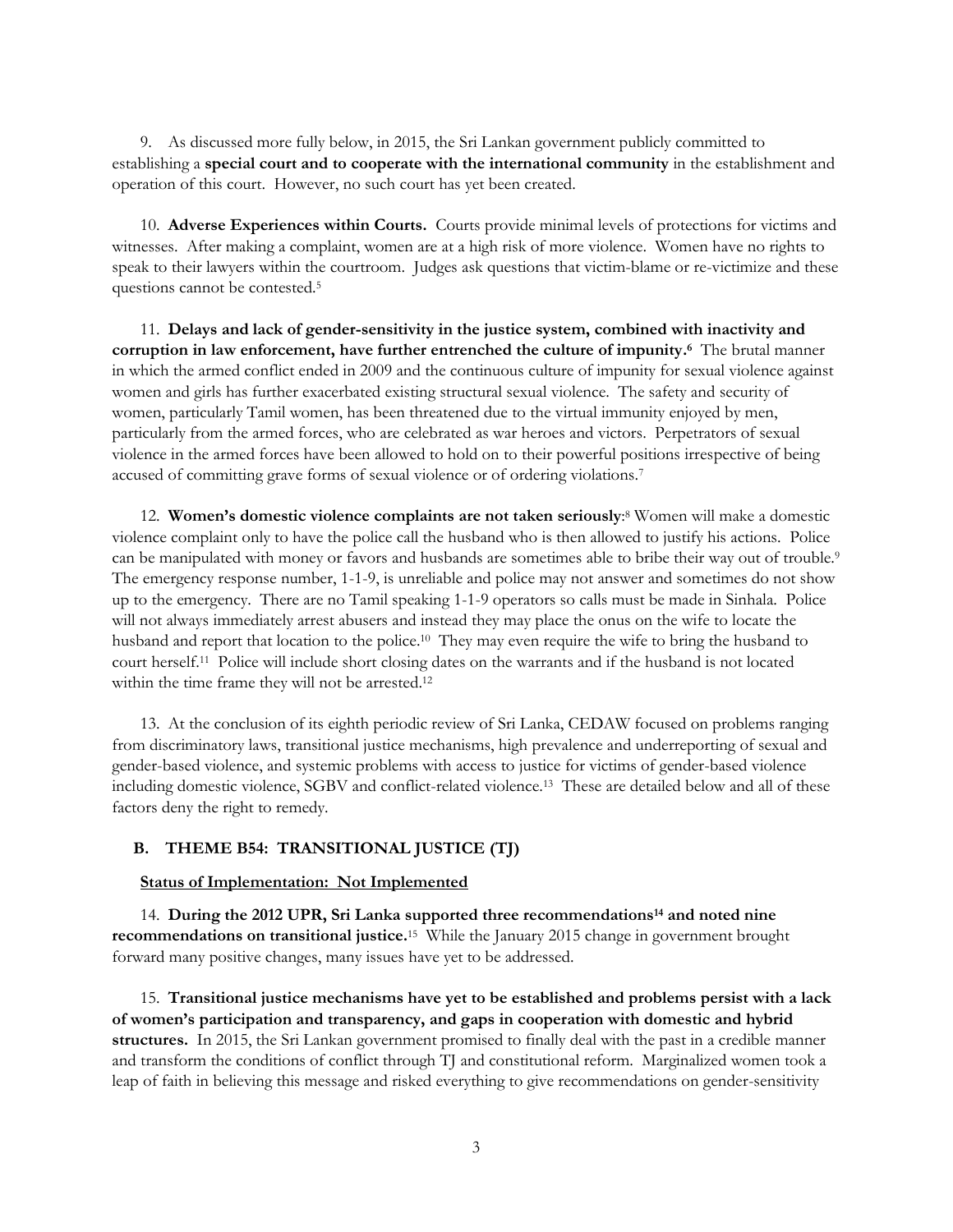and women's equality. Now, as the government attempts to walk back its commitments, there is growing disillusionment and despair that it has merely been stringing war-affected women along.

16. Today, Sri Lanka claims to be in the process of developing programs for transitional justice, resettlement, and constitutional reform. However, the government has not adequately considered particular vulnerabilities and needs of war-affected women in developing these programs. State perpetrators are rarely charged, convicted, or dismissed from their posts.

17. War-affected women waited in long lines to engage with the government-mandated Consultation Task Force (CTF) and provide feedback on proposed TJ mechanisms. The CTF report adopted their recommendations for gender-sensitive practices and priorities. However, some government officials have tried to discredit the CTF report altogether, undermining public confidence in TJ among women in the North and East. The Concluding Observations on the eighth periodic report of Sri Lanka to the Committee for the Elimination of Discrimination Against Women, recommended that Sri Lanka "implement the Consultation Task Force recommendations that all transitional justice mechanisms shall have over 50% women's representation and finalize a comprehensive national action plan of this resolution which provides a roadmap with a clear timeframe, benchmarks, dedicated budget and regular monitoring mechanism. . . ."<sup>16</sup>

18. Of the four TJ mechanisms Sri Lanka promised the U.N. Human Rights Council (UNHRC), the government has only passed the Act to Create an Office of Missing Persons (OMP), which the President has yet to sign into law.<sup>17</sup>

19. Government officials are seeking to *weaken* the OMP Act by eliminating paragraph 11(a), which grants the OMP power to enter into agreements with foreign organizations for "assistance in obtaining information; obtaining technical support and training (forensic or otherwise) and collaboration; establishing databases and personal data protection; and in respect of confidentiality of information." Eliminating this provision sidesteps Sri Lanka's UNHRC commitment to give each TJ mechanism "freedom to obtain financial, material and technical assistance from international partners" and ignores women's demands, highlighted in the CTF report, for international oversight to ensure legitimacy, trust, and confidence in the process.<sup>18</sup> CEDAW recommended that the Sri Lankan government "ensure international participation. . . in line with Human Rights Council resolution 30/1 (A/HRC/RES/30/1, para 6)."<sup>19</sup>

20. The President and Prime Minister have given mixed signals on the promise to create a special court, a central demand of war-affected women, and have publicly disavowed the commitment to staff the court with "Commonwealth and other foreign judges, defence lawyers and authorized prosecutors and investigators."<sup>20</sup>

21. In 2015, the government created a Female-Headed Household Centre in Kilinochchi. In March 2016, a Ministry of Women's Affairs official stated at a public meeting that the Centre lacked proper staffing. To date, the role of the Centre remains unclear, and there is no transparency or clear programming objectives.

22. The government promised to repeal and replace the Prevention of Terrorism Act (PTA), which enables arbitrary detention with minimal legal oversight and facilitates disappearance and torture. However, it seeks to replace the PTA with a far worse Counter Terrorism Act that threatens to police dissent, protest, and advocacy as terrorist acts while doing little to remedy the PTA's shortcomings in ensuring due process.

23. During the consultation process on constitutional reform, women in the North and East demanded economic, social, and cultural rights to social security, education, housing, land, and a clean environment. Yet, there is concern the government seeks to include only civil and political rights in the new constitution.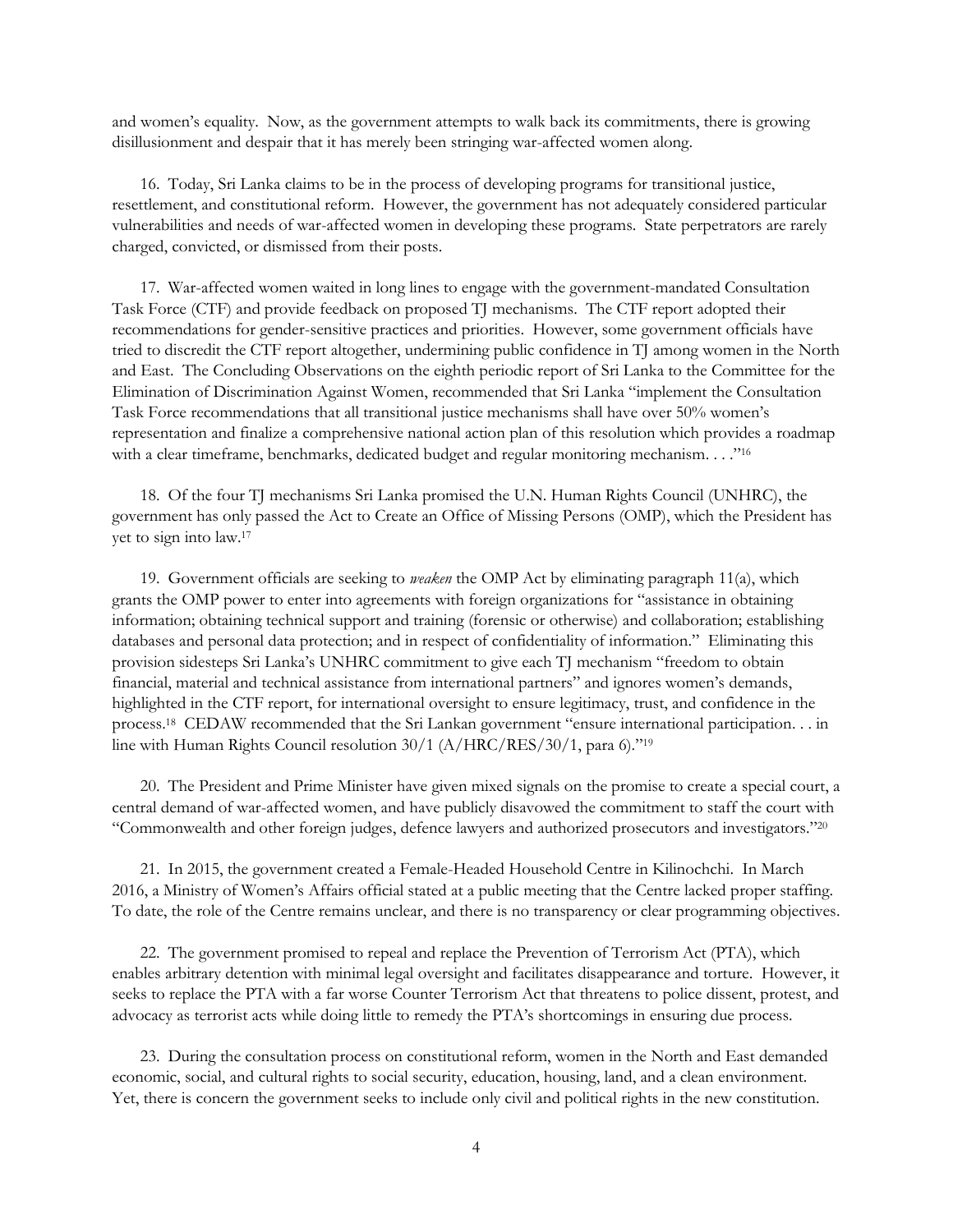At a human level, for war-affected women, civil and political rights are inextricably linked with economic, social, and cultural rights, and one cannot meaningfully be addressed without the other.

24. CEDAW assessed the "ongoing militarization of large areas of private land in conflict-affected areas…the usurpation of civilian administration responsibilities by the military and the resulting large scale displacement of women and men…." <sup>21</sup> CEDAW recommended that Sri Lanka "urgently demilitarize land, particularly in the North, return this land to displaced women and men to enable them to regain their land and access livelihood opportunities, and ensure that the military is barred from assuming civil administration duties"<sup>22</sup> and "ensure that complaints about land grabbing, including by the military, are investigated and perpetrators are adequately punished."<sup>23</sup>

25. Over the past few years the number of suicide attempts have been high with some hospitals seeing 30 to 60 cases of deliberate self-harm each month. In the North and East, there are inadequate medical facilities. The Government of Sri Lanka needs to increase psychosocial support, education, and empowerment programs, and staffing and establish Intensive Care Units and ambulance facilities in the many hospitals that lack them.<sup>24</sup>

#### **C. THEME D32: ENFORCED DISAPPEARANCES**

#### **Status of Implementation: Not Implemented**

26. At the 2012 UPR review, the Sri Lankan government did not support any of the nine Recommendations on Enforced Disappearances, and only noted recommendations to eliminate and reduce abductions and disappearances,<sup>25</sup> produce information about the disappeared, and for transparency and accountability for those accountable for forced disappearances<sup>26</sup> and for the repeal of the Prevention of Terrorism Act (PTA).<sup>27</sup>

27. Sri Lanka has now ratified the UN Convention on Enforced Disappearances but locally has not enacted any legislation to fulfill its obligations. Existing legislation such as the Prevention of Terrorism Act, which led to many disappearances, must be repealed.

28. Families of disappeared continue their struggle for information on what happened to their loved ones and their demand for justice for those who caused the disappearances. As mentioned above in paragraphs 18 and 19, the President has not yet signed the law creating the Office of Missing Persons and government officials are seeking to undermine this law.

#### **D. THEME F12: DISCRIMINATION AGAINST WOMEN**

#### **Status of Implementation: Not Implemented**

29. During the 2012 UPR, Sri Lanka supported one recommendation highlighting gender violence and three general recommendations on the need to address discrimination against women<sup>28</sup> and noted one recommendation specifically focused on the need for amendment of the penal code to safeguard the rights of religious and ethnic communities.<sup>29</sup>

30. **Discriminatory Laws:** CEDAW noted the need to repeal article 16(1) of the Constitution,<sup>30</sup> the continuing need to repeal discriminatory provisions of the Land Development Ordinance with regard to "succession, inheritance and joint ownership" and to "amend all personal laws, including the Muslim,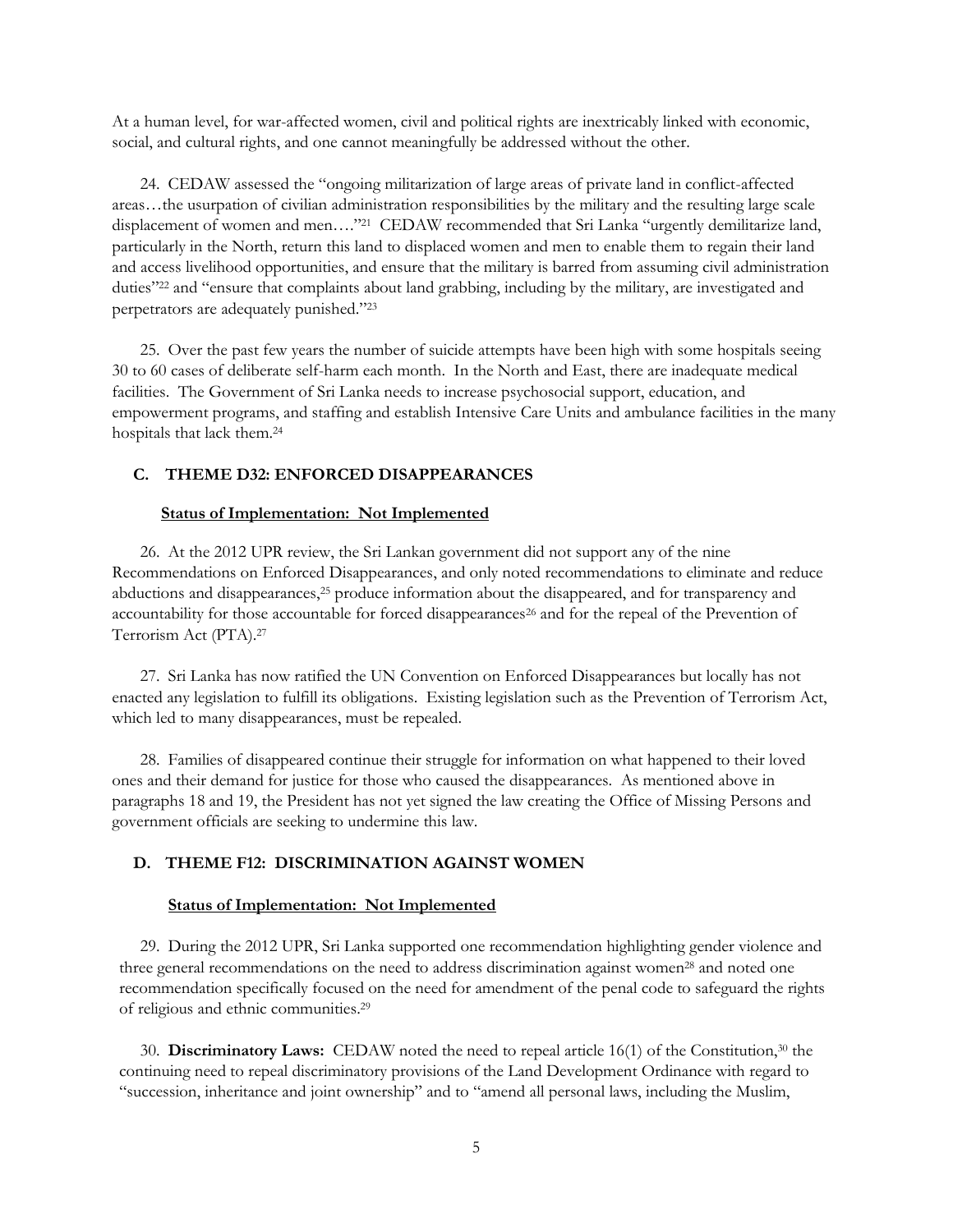Kandyan and Tesawalamai personal laws to remove discriminatory provisions regulating ownership, inheritance, transfer and disposal of land and property as well as provisions regulating legal capacity, marriage, divorce, and child custody."<sup>31</sup>

31. **Muslim women and girls:** WAN has highlighted how Muslim women and girls become secondclass rights holders under Sri Lanka's *Quazi* court system and Muslim Marriage and Divorce Act (MMDA). Article 16(1) of the 1978 Constitution exempts the MMDA from guaranteed fundamental rights such as non-discrimination. Politicians consider problems faced by Muslim women and girls intra-community issues, not fundamental human rights concerns. There is no minimum age of marriage for Muslims, and the MMDA allows a male guardian to give the bride in marriage, resulting in forced marriage of girls as young as fourteen. The MMDA provides different divorce procedures for men and women, and women seeking a *fasah* (fault) divorce often struggle to testify about emotional, physical, and sexual abuse before an all-male panel that lacks legal training (e.g., in the Prevention of Domestic Violence Act) or gender-sensitivity. The MMDA allows an unrestricted 'right' of polygamy, placing women and children in vulnerable situations. Many *Quazis* act insensitively toward women seeking divorce or maintenance orders, revealing biased attitudes regarding the proper roles of women/wives, divorce, and polygamy. Muslim women are prohibited from becoming *Quazis*, a state-salaried and tax-funded position.<sup>32</sup>

32. CEDAW recommended that the state prepare a unified family code to incorporate equal rights of women and men in family relations, "including [that] marriage, divorce, inheritance, property and land are addressed." CEDAW also recommended the amendment of the general marriage registration ordinance to ensure Muslim women can opt out of the Muslim Personal Law if they choose, ensure property rights are governed by general civil contractual and property rather than religious law, increase the minimum age of marriage to eighteen, eliminate restrictions on women's eligibility to be appointed as *Quazis*, members of the Board of *Quazis*, marriage registrars and adjudicators, and amend the penal code on statutory rape.<sup>33</sup>

33. **Accommodating persons with disabilities:** Many women in the North and East struggle with war-related physical challenges that impede their access to public spaces, transportation, employment, and services.<sup>34</sup> Licensing offices and medical facilities in the North and East are not equipped to deal with the needs of differently abled women in the same manner as Colombo.<sup>35</sup> There is a continuing need to ensure accessibility in all public spaces and modes of transport and to set up a public fund to help victims of war and domestic violence afford necessary surgeries.<sup>36</sup>

34. **Integrating former combatants:** At the 2012 UPR, Sri Lanka supported Recommendation 127.48 to resettle and secure infrastructure for combatants.<sup>37</sup> However, female ex-cadres (including those forcibly conscripted by the LTTE) face challenges finding employment and are often relegated to traditional roles unconnected to their skills of driving, building, engineering, etc. Intelligence officers closely monitor excadres, impeding their reintegration and inviting social stigma. CEDAW noted "with concern the absence of compressive measures to facilitate re-entry by former women combatants, taking into account their specific skills."<sup>38</sup> CEDAW recommended that the government "provide assistance to former female combatants to access appropriate employment and vocational training opportunities free from stereotypes."39

35. Women's organizations in Mannar and Mullaitivu report that criminal investigation and terrorism investigation intelligence officers of the CID and TID are still monitoring ex-cadres on a regular basis and question former combatants in their homes.<sup>40</sup>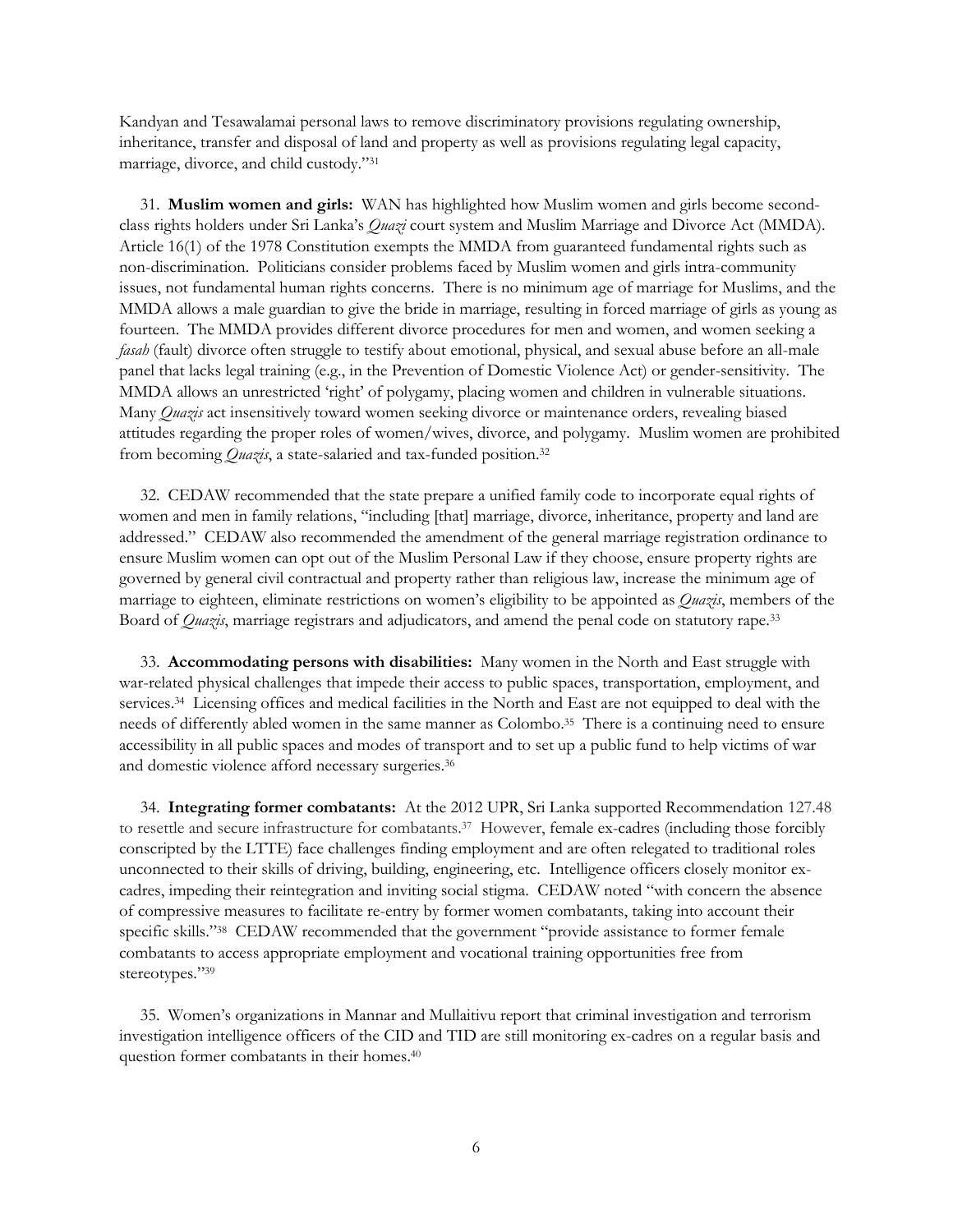36. **Access to legal documents and services:** Many women in the North and East lost important documents like birth certificates, land records, national ID cards, etc. during the war. Many got married during the war without legal documents (e.g., as teenagers to escape LTTE recruitment). Post-war, an increase in contract labor for development projects in war-affected areas has led to unplanned pregnancies; when the men return to other districts, women struggle to get birth certificates for the children or get fathers to sign birth certificates. Without necessary legal documents, women struggle to obtain housing grants, land, and available services.<sup>41</sup>

37. CEDAW expressed its concern about the particular vulnerabilities for women in the North and East, including the ability to access legal documents and obtain livelihood assistance, housing, and land in their own names.<sup>42</sup> CEDAW recommended that the government should amend the Land Development Ordinance, which restricts women's rights to inheritance. CEDAW recommended that the government should also include economic and social rights in Sri Lanka's new constitution and create a social security system for war-affected women.

## E. **THEME F13: VIOLENCE AGAINST WOMEN**

#### **Status of Implementation: Not Implemented**

38. Sri Lanka supported two recommendations at the 2012 UPR, to "criminalize all forms of violence against women and hold perpetrators accountable"<sup>43</sup> and to implement the "Prevention of Domestic Violence Act.<sup>44</sup>

39. In 2016, the President instructed the security forces and police on the prohibition of SGBV, torture, rape, and other human rights violations. But, there is no monitoring mechanism to ensure the instruction is followed, and new violations have been reported since that time without any apparent change in systemic impunity for violence against women.

40. The government drafted a SGBV policy and National Action Plan, but these plans do not address access to justice for vulnerable women; case backlogs; long-term medical, psychosocial, compensatory, and rehabilitative support; or special measures to protect particularly vulnerable groups like female heads of households and female ex-cadres.

41. **Rape and murder:** WAN has documented disturbing patterns of continuing sexual violence. From 2014-2015, there were 20 reported rapes in Batticaloa, 54 reported rapes in Ampara, 44 cases of child abuse in Batticaloa, and 95 child abuse cases in Ampara.<sup>45</sup> Reports of rape, including of children and teenagers, have continued into 2017; cases in just the first months of 2017 in selected districts are included in Appendix 2.<sup>46</sup> Impunity and delays foreclose justice for war-affected women. DNA testing drags out for over a year, with the accused granted bail and threatening victims and potential witnesses. Evidence is lost, and cases are often dropped. Militarization and high levels of female-headed households place women at particular risk. Timely and impartial investigation and prosecution of sexual violence against women and children continue to be lacking, including through TJ mechanisms responsive to wartime SGBV. The government should appoint a special team to expedite the backlog of SGBV cases that is gender-sensitive. Victims and witnesses should be protected and receive adequate medical, psychosocial, compensatory, and reparatory support.

42. CEDAW made extensive concluding observations on the "continuing climate of insecurity. . ." and noted "serious allegations that the military and police perpetrated harassment, violence, including rape,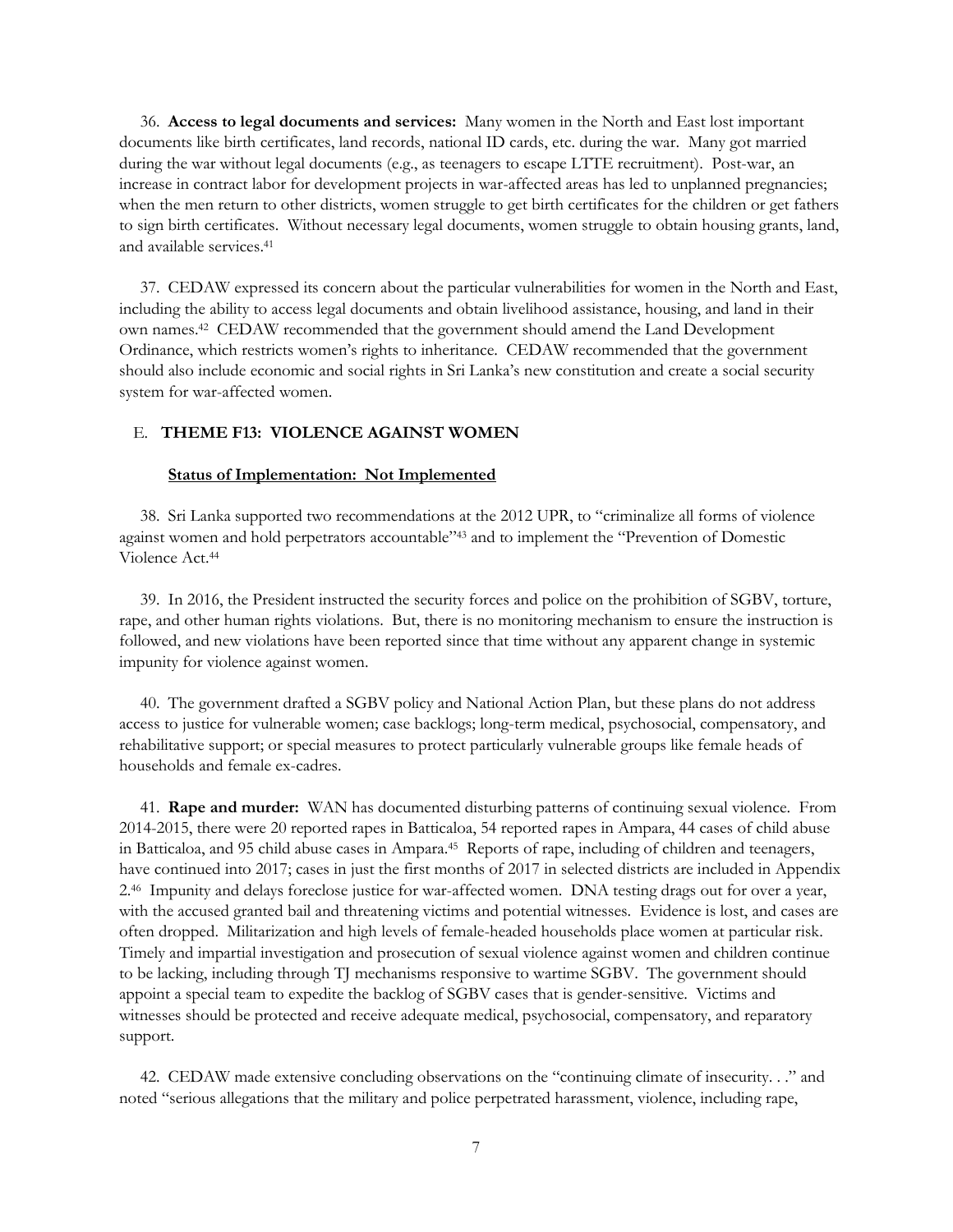abduction, torture, sexual bribery, sexual slavery and unjustified surveillance, including home invasions, especially of women in the Northern and Eastern provinces and specifically targeting Tamil women, women heads of households and former combatants, war widows and women family members of the disappeared who search for truth, justice and accountability, as well as women human rights defenders."<sup>47</sup> CEDAW recommended a "zero tolerance policy for sexual violence perpetrated by the army and the police" and accelerated prosecutions. . . . 48

43. **Domestic Violence (DV):** Women's groups report increasing DV in the North and East. From 2014-2015, between the Batticaloa and Ampara Districts, there were 1,024 domestic violence reports. Impunity and delays foreclose justice for war-affected women. Women face monumental hurdles in trying to report DV or bring perpetrators to justice, including: justice system delays (6-10 years to reach trial); unreliable 1-1-9 emergency response; significant police failures (failure to take women's complaints seriously, pressuring women to withdraw complaints, inadequate women staff, lack of private space to report complaints, inadequate gender-sensitivity/training, bribery/corruption, failure to follow protection order procedures under the Prevention of Domestic Violence Act); inadequate legal aid, psychosocial support, and victim protection; hostile judges and court procedures that prevent victims from telling their stories; mediation requirements that allow elders and religious leaders (particularly *Quazis*) to side with men or pressure women to reconcile; and poor enforcement of protection orders and maintenance orders, and a shortage of Tamil speaking police officers, bribery, discrimination, and corruption.<sup>49</sup>

44. CEDAW noted the need for amendment of the Domestic Violence Act, including removing discriminatory provisions, <sup>50</sup> and concluded "in cases of domestic violence, victims are required to participate in mediation as a requisite for pursing a case in court, which results in women withdrawing their complaints due to intimidation." 51 The Committee recommended that the State Party amend the Prevention of Domestic Violence Act to ensure Protection Orders, upon Court issuance, are immediately made available to the parties and effectively enforced, and remove any requirement to participate in mediation prior to pursuing a case in court, and establish a special unit in the Attorney General's Department to expedite the handling of cases of sexual violence and to introduce legislation to prohibit suspended sentences and stipulate mandatory minimum sentence for acts of violence against women.<sup>52</sup>

45. **Sexual exploitation (SE) and harassment:** Sexual exploitation through bribery is widespread in every level of the Sri Lankan government and institutions and instances are only increasing. Officials abuse their position and will extract sexual favors from women before providing services such as certification of residence and other various forms of government assistance. WAN has documented several instances of government officials demanding sexual favors in exchange for government services (e.g., documents to prove eligibility for resettlement or rehabilitation assistance). Women face SE at the police station, courts, and government schools at both local and district levels. Female-headed households in war-affected regions are particularly vulnerable due to increased militarization/surveillance and lack of a male in the household; women face SE when they go to government offices for help or visit detention camps or prisons searching for their disappeared loved ones. Victims are harassed to drop their complaints. Very few cases have been reported to the authorities, and perpetrators are often reinstated after a short period suspension or merely transferred.<sup>53</sup> After such investigation, it is the victim who complained who gets continuously harassed and ultimately made to carry the social scar of giving sexual bribery or allowing the man to ask for such favor.

46. CEDAW recommended the amendment of the Bribery Act to expressly include sexual bribery as a violation with enhanced penalties.<sup>54</sup> CEDAW noted with concern the continuing climate of insecurity: allegations of violence by military and police, particularly against women in Northern and Eastern provinces and specifically targeting Tamil women, women-headed households, former combatants, war widows and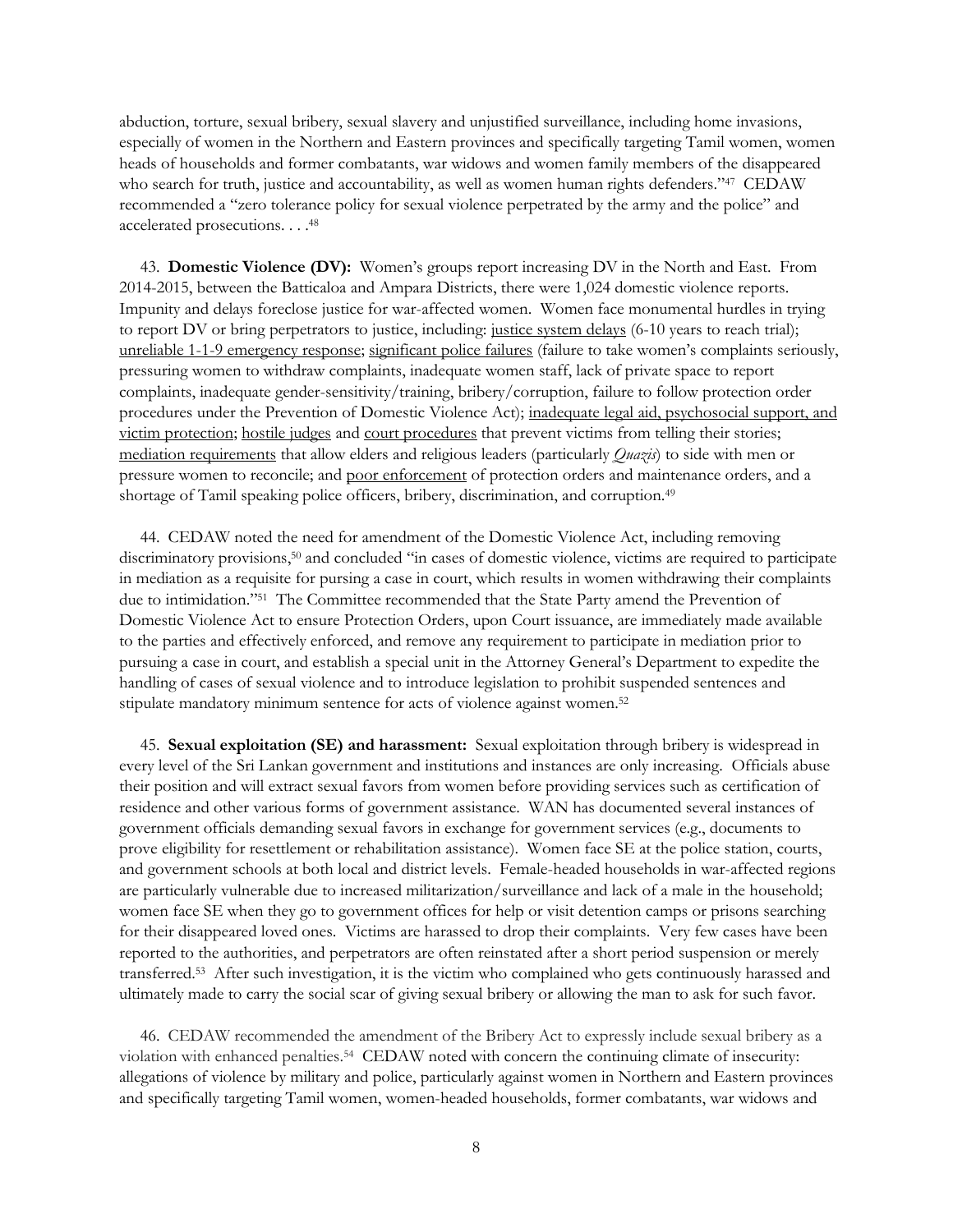family members of the disappeared, and women's human rights defenders who search for truth, justice and accountability.<sup>55</sup> The Committee recommended a zero-tolerance policy for sexual violence perpetrated by the army and the police, ensuring accelerated investigation, prosecution and punishment into all allegations of violence perpetrated against women and girls, including arbitrary arrest, torture, and sexual violence as well as surveillance and harassment."<sup>56</sup>

## **III. CONCLUSION**

## **Recommendations: The Sri Lankan government still needs to take the following measures on:**

### **RIGHT TO REMEDY**

 Take measures to ensure that public officials who committed violations are being lustrated from public office or held accountable for their acts. Explain in detail what kind of specific actions have been undertaken to establish review mechanisms, perform security sector vetting for those involved in the military and law enforcement during the civil war, investigate allegations, and, if officials are found to have committed a violation, to remove them from power.

## **TRANSITIONAL JUSTICE**

- Implement the recommendations of the Consultation Task Force (CTF) on proposed TJ mechanisms and counter statements of government officials who have tried to discredit the CTF report and have undermined public confidence in TJ among women in the North and East.
- Implement the four TJ mechanisms Sri Lanka promised the U.N. Human Rights Council, including a hybrid special court which brings in international judges, lawyers, and investigators and an Office of Missing Persons that allows for international assistance and oversight.
- Implement recommendations of the women in the consultation process of TJ who have stressed complete withdrawal of the military from civil administration, cultivation and deploying youth for running farms, and that all land that belongs to people have to be returned.
- Ensure that all TJ mechanisms have over 50% women's representation as demanded by the very affected women during the CTF consultation.
- Repeal and replace the Prevention of Terrorism Act (PTA).
- Incorporate economic, cultural, and social rights into the new constitution.

## **DISAPPEARANCES**

- The President should sign into law the Act to Create an Office of Missing Persons (OMP), which the President has yet to sign into law.<sup>57</sup>
- Immediate establishment of OMP.
- Implement the OMP Act, including paragraph 11(a), which grants the OMP power to enter into agreements with foreign organizations for "assistance in obtaining information; obtaining technical support and training (forensic or otherwise) and collaboration; establishing databases and personal data protection; and in respect of confidentiality of information."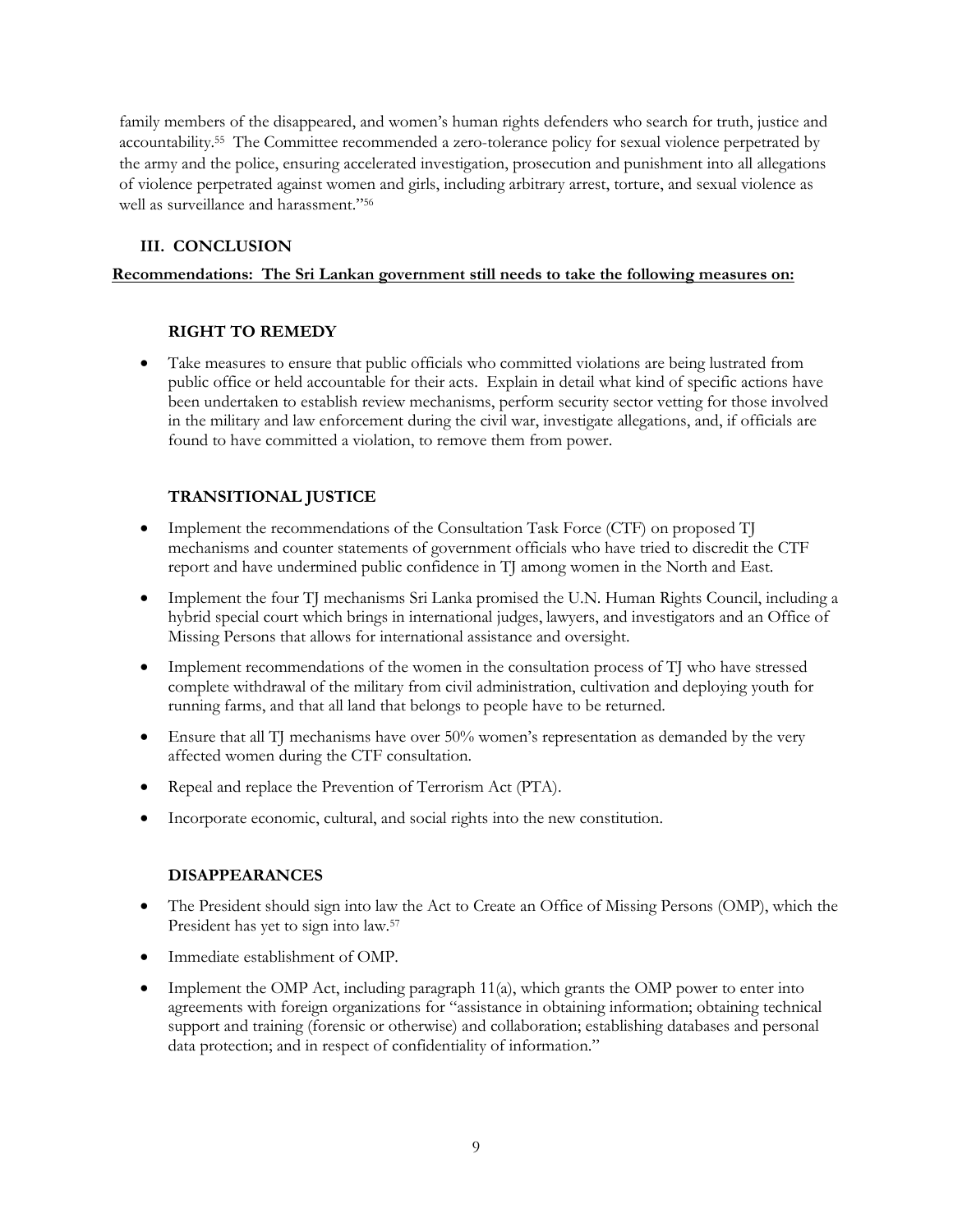## **DISCRIMINATION AGAINST WOMEN**

Issues faced by Muslim Women and Girls

- Address the concerns over the MMDA as a human rights issue, not a cultural issue, and work with Muslim women to reform the MMDA and repeal article 16(1) from the Constitution.
- Give Muslim women the choice to marry under the General Marriage Ordinance (GMO). Therefore, remove the condition in the GMO which says two Muslims can not get married under the GMO.
- Create a minimum age requirement for marriage and remove the requirement for women to seek permission from a male guardian.
- Create a monitoring mechanism for the MMDA and *Quazi* court system to report and address grievances.

### Access to Legal Documents, Sustainable Livelihoods and Post-War Aid

- Create a system to enable easier access to obtain necessary legal documents and obtain livelihood assistance, housing, and land in their own names.
- Amend the "Land Development Ordinance" to give women equal access to cultivate and transfer land.
- Incorporate economic and social rights in Sri Lanka's new constitution and create a social security system for all women.
- Demilitarize the North and East and release military-held lands.

### Challenges Face by Differently-Abled Women

- Ensure public spaces are accessible.
- Establish a trust under reparation established to treat the war-injured.
- Set up a public fund to assist women victims of war and domestic violence with medical expenses.

#### Female Ex-Cadres

- Eliminate discrimination and assist female ex-cadres in accessing employment.
- Eliminate surveillance programs of female ex-cadres to allow them to reintegrate into their communities.
- Establish a care centre run by physically-challenged women themselves.

## **VIOLENCE AGAINST WOMEN**

#### Conflict Related Violence

- Ensure timely and impartial justice for the prosecution of sexual violence and compensation for victims, including appointing a special prosecution team to expedite the backlog of SGBV cases.
- Provide medical, psychosocial, and rehabilitative treatment for victims.
- Ensure that transitional justice mechanisms are at least 50% women (all levels), gender-sensitive, and responsive to wartime SGBV, torture, and enforced disappearance. It is vital that half of commissioners and decision-makers of all TJ mechanisms are women and especially that there should be decision-making positions allotted for women who are victims.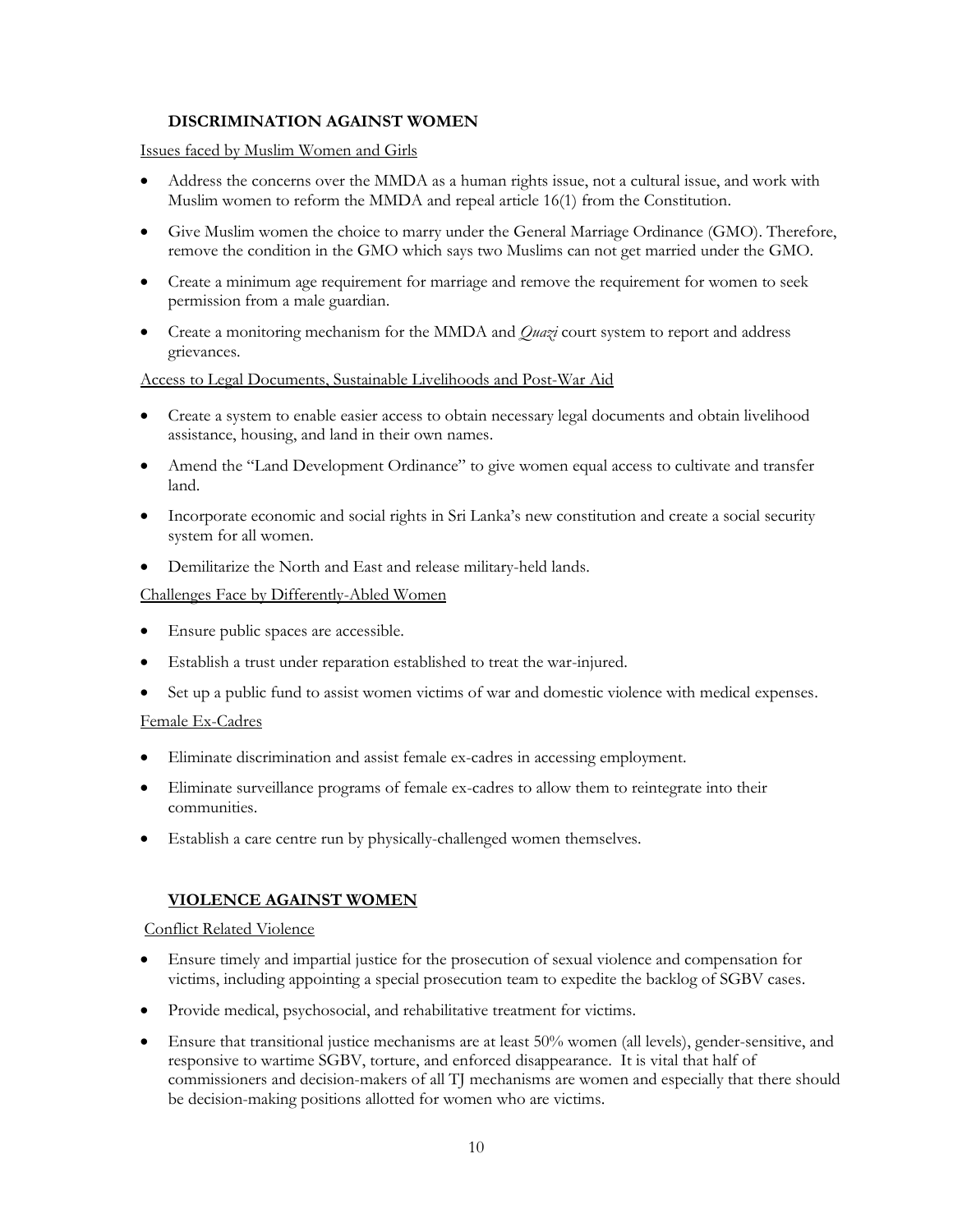## Domestic Violence, Police, and the Justice System

- Decrease structural barriers to justice by instituting gender sensitivity training at all levels such as the police and the judiciary, including *Quazi* courts, and equipping police stations with women's desks, private rooms, and sufficient female translators and officers, and improve access to legal aid.
- Expedite domestic violence and divorce cases and end compulsory counseling.
- Facilitate enforcement of court orders under the Prevention of Domestic Violence Act.
- Ensure the 1-1-9 emergency response phone number is working and reduce response time.
- Ensure the 1-1-9 emergency response number is staffed by Tamil speaking operators.

## Sexual Harassment, Exploitation, and Bribery

- Actually investigate, prosecute, and punish cases of sexual bribery/exploitation.
- Amend the "Bribery Act" to include sexual bribery.
- Adopt a zero tolerance policy in the administrative and service departments.
- Create a public awareness program and complaint procedures at the Human Rights Commission.
- Demilitarize the North and East and disband all surveillances structures.
- Victim and witness protection authority should have civil society actors at the top level, especially women rights activists overseeing its functions.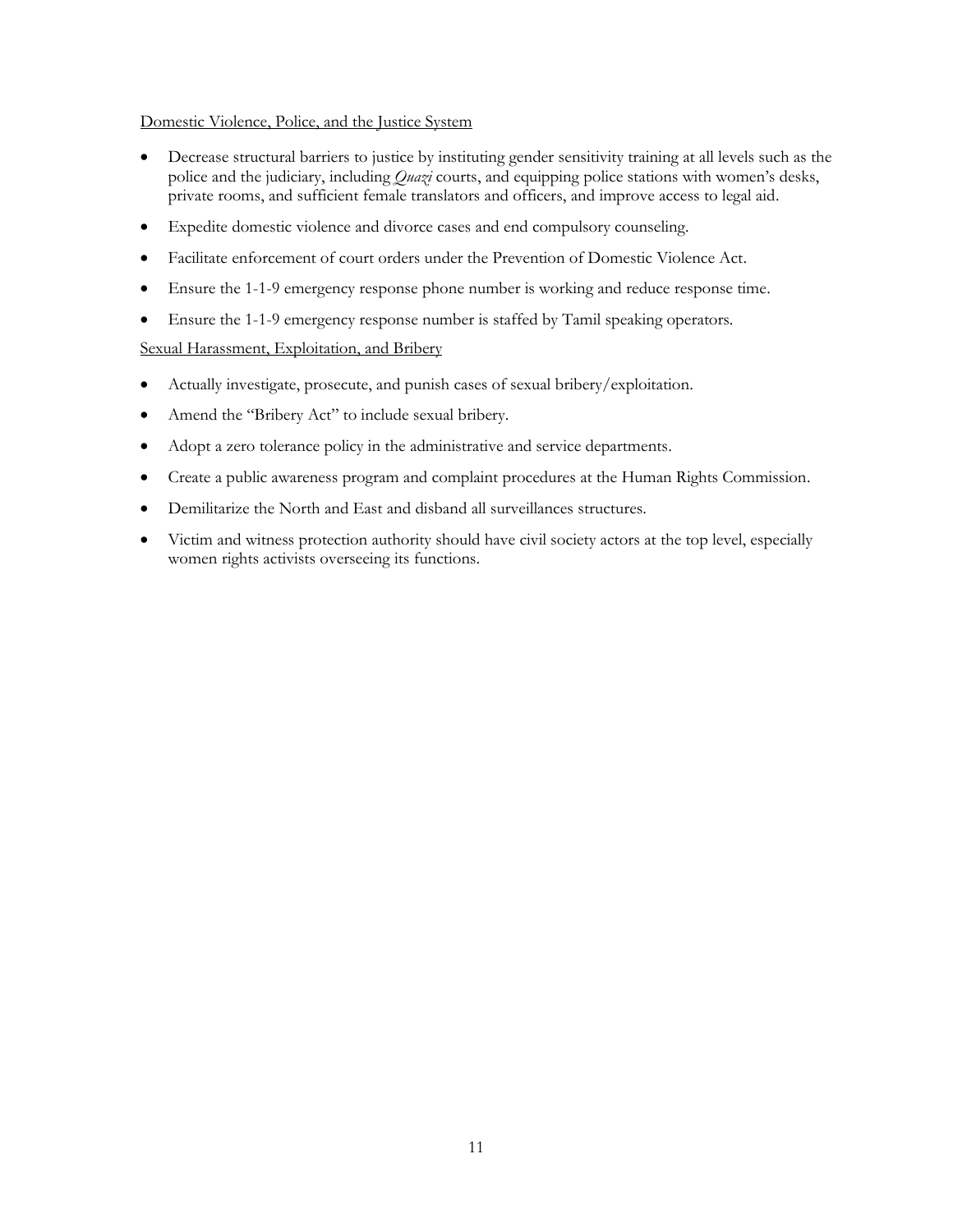## **[Appendix 1]**

## **Case Studies: Sexual Bribery (SB) of Female Heads of Households in the North of Sri Lanka<sup>58</sup>**

| Vavuniya                   |                                                                                                                      |                                       |                      |                                 |                    |                                                             |                                          |                         |                         |
|----------------------------|----------------------------------------------------------------------------------------------------------------------|---------------------------------------|----------------------|---------------------------------|--------------------|-------------------------------------------------------------|------------------------------------------|-------------------------|-------------------------|
| Name of<br>intervie<br>wee | Situation of SB                                                                                                      | Age<br>at the<br>time of<br><b>SB</b> | Year of<br><b>SB</b> | Perpetrator<br>/ Accused        | Age of<br>marriage | Reason for<br>being Single                                  | Made<br>official<br>complaint<br>ref. SB | Talked<br>to<br>someone | No. of<br>Children      |
| S                          | Filing case for<br>enforced<br>disappearance of<br>husband                                                           | 31                                    | 2009                 | Police, GS<br>and SLRC<br>staff | 22                 | Enforced<br>disappearance<br>of husband                     | $\overline{No}$                          | Yes                     | $\overline{\mathbf{3}}$ |
| $\mathbf R$                | Beneficiary<br>selection by GS<br>for the Indian<br>housing                                                          | 25                                    | 2014                 | <b>GS</b>                       | 20                 | Illness of<br>husband                                       | Yes                                      | Yes                     | $\overline{2}$          |
| $\mathbf M$                | When she<br>approached the<br>police officer to<br>obtain permission<br>for a procession                             | 45                                    | 2013                 | Police                          | $\overline{26}$    | Husband in<br>exile                                         | $\overline{\text{No}}$                   | Yes                     | $\mathbf{1}$            |
| $\mathbf P$                | When she<br>reported to the<br>military camp as<br>her husband who<br>is a former LTTE<br>carder escaped to<br>India | 25<br>onwards                         | 2006<br>onwards      | Military                        | 19                 | Husband in<br>exile                                         | No                                       | Yes                     | $\sqrt{2}$              |
|                            |                                                                                                                      |                                       |                      | Killinochchi                    |                    |                                                             |                                          |                         |                         |
| Name of<br>interviewee     | Situation of<br><b>SB</b>                                                                                            | Age<br>at the<br>time of<br><b>SB</b> | Year of<br><b>SB</b> | Perpetrator<br>/ Accused        | Age of<br>marriage | Reason for<br>being Single                                  | Made<br>official<br>complaint<br>ref. SB | Talked<br>to<br>someone | No. of<br>Children      |
| V                          | When she<br>visited the<br>camp to see<br>her detained<br>husband                                                    | $\overline{34}$                       | 2014                 | CID                             | 16                 | Husband is<br>detained as he<br>was a former<br>LTTE carder | $\overline{No}$                          | No                      | $\overline{3}$          |
| $\mathbf X$                | When she<br>visited the<br>Psychiatric<br>Social Worker<br>to hand over<br>her CV<br>seeking for a<br>job            | 21                                    | 2014                 | Psychiatric<br>Social<br>Worker | N/A                | Lost all family<br>during the war<br>except mother          | Yes                                      | yes                     | N/A                     |
| $\mathbf{V}$               | Beneficiary<br>selection by<br>GS for the<br>Indian<br>housing                                                       | 34                                    | 2011                 | $\overline{\text{GS}}$          | 21                 | Death of<br>husband<br>during war                           | $\rm No$                                 | $\rm No$                | $\overline{2}$          |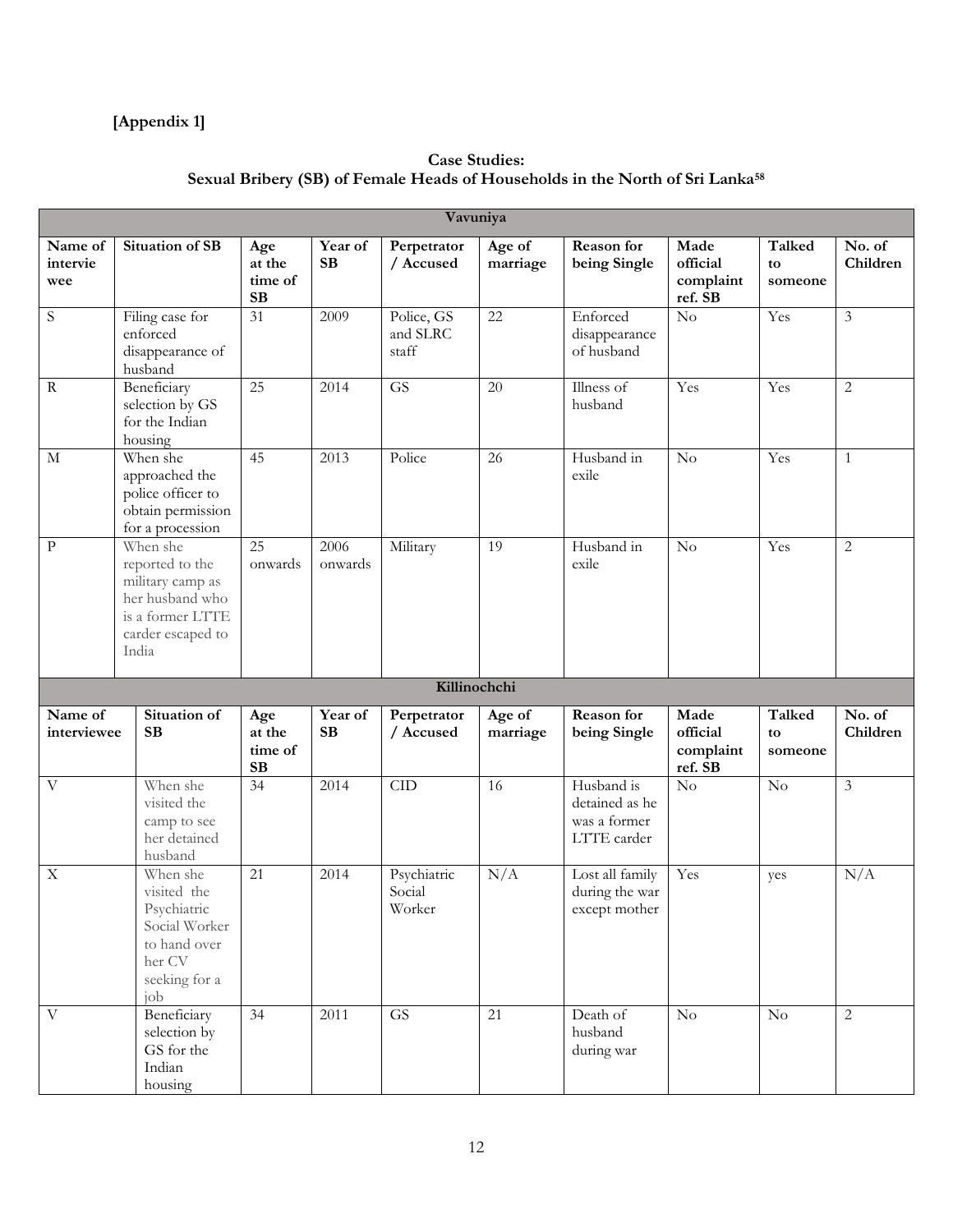| $\overline{N}$            | Investigation<br>by military<br>after she was<br>framed as<br><b>LTTE</b><br>associate                                                                                        | $\overline{30}$                | 2010          | Military                                                  | $\overline{22}$    | Death of<br>husband due<br>to illness                     | $\overline{\text{No}}$                   | Yes                     | $\sqrt{2}$         |
|---------------------------|-------------------------------------------------------------------------------------------------------------------------------------------------------------------------------|--------------------------------|---------------|-----------------------------------------------------------|--------------------|-----------------------------------------------------------|------------------------------------------|-------------------------|--------------------|
| $\mathbf S$               | When she<br>approached a<br>military man<br>for<br>government                                                                                                                 | 34                             | 2012          | Army<br>intelligent<br>man                                | 19                 | Husband was<br>made to<br>disappear                       | No                                       | Yes                     | $\mathbf{1}$       |
|                           | job                                                                                                                                                                           |                                |               | Puttalam                                                  |                    |                                                           |                                          |                         |                    |
| Name of<br>interviewee    | Situation of<br>SB                                                                                                                                                            | Age<br>at the<br>time of<br>SB | Year of<br>SB | Perpetrator<br>/ Accused                                  | Age of<br>marriage | Reason for<br>being Single                                | Made<br>official<br>complaint<br>ref. SB | Talked<br>to<br>someone | No. of<br>Children |
| $\boldsymbol{\mathrm{V}}$ | When she<br>visited the<br>police station<br>for VAW<br>cases and to<br>obtain<br>approval for<br>protests and<br>public<br>campaigns                                         | 27                             | 2014          | Police HQI                                                | N/A                | N/A                                                       | $\rm No$                                 | Yes                     | N/A                |
| ${\rm FN}$                | When she<br>approached<br>the person in<br>charge of files<br>at the district<br>court to<br>obtain<br>documents of<br>a maintenance<br>case filed<br>against her<br>husband. | 31                             | 2011          | Person in<br>charge of<br>case files at<br>district court | 25                 | Husband<br>abandoned<br>her over<br>another affair        | $\rm No$                                 | Yes                     | $\mathbf{1}$       |
| ${\bf N}$                 | When she<br>went to AGA<br>office to<br>search for her<br>case file that<br>was<br>transferred<br>from Qauzi<br>$\text{court}$                                                | 40                             | 2010          | AGA office<br>document<br>clerk                           | $17\,$             | Husband<br>abandoned &<br>eloped with<br>another<br>woman | $\rm No$                                 | $\rm No$                | $\overline{c}$     |
| $\mathbf R$               | When she<br>approached<br>the Quazi to<br>complain<br>about her<br>husband                                                                                                    | $\overline{19}$                | 2010          | Quazi                                                     | 17                 | Husband<br>abandoned<br>her & married<br>another          | $\rm No$                                 | Yes                     | $\theta$           |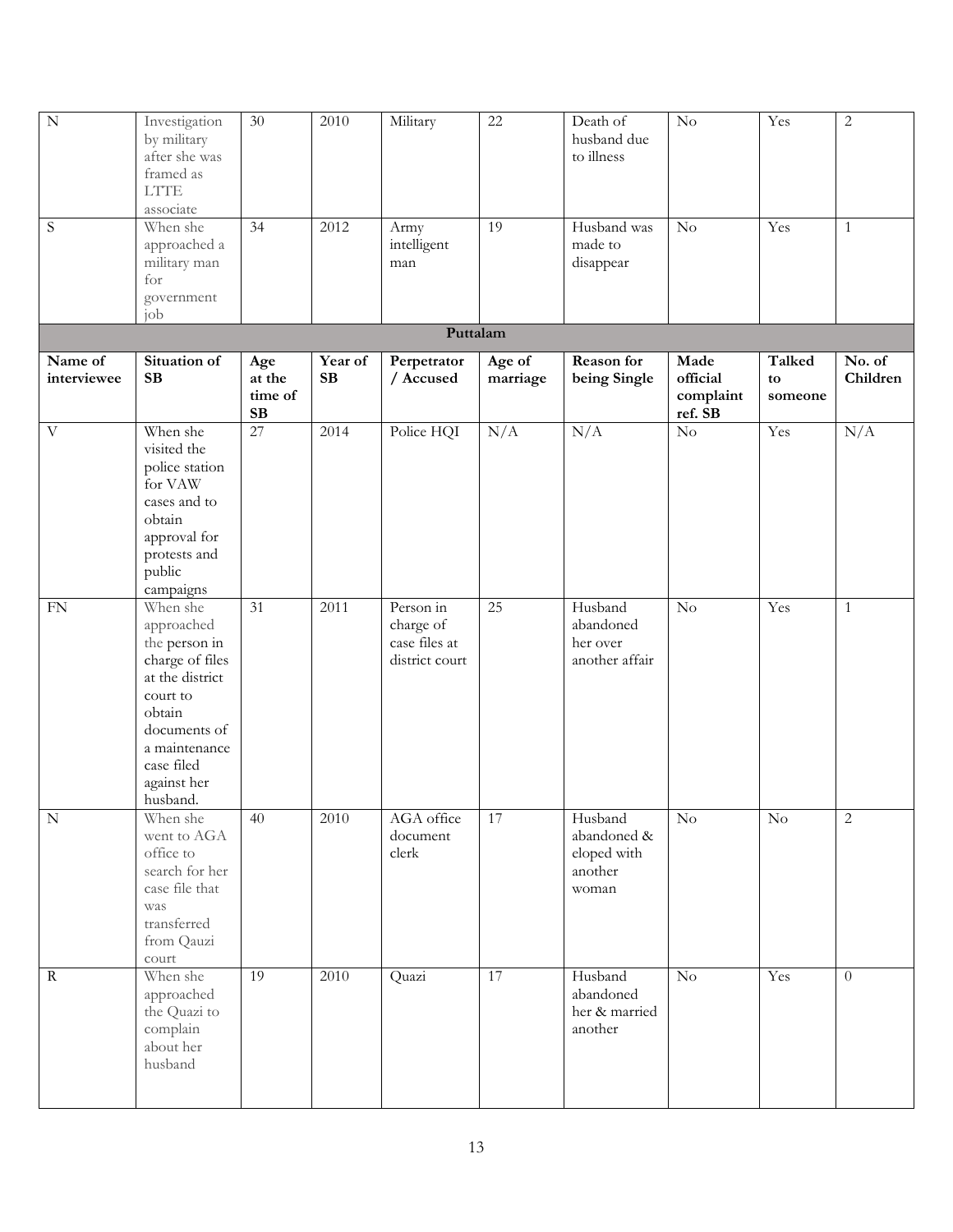| Mullaithivu            |                                                                                                                                                                                                                                                       |                                       |                                   |                                  |                    |                                                                                                                                               |                                          |                         |                    |
|------------------------|-------------------------------------------------------------------------------------------------------------------------------------------------------------------------------------------------------------------------------------------------------|---------------------------------------|-----------------------------------|----------------------------------|--------------------|-----------------------------------------------------------------------------------------------------------------------------------------------|------------------------------------------|-------------------------|--------------------|
| Name of<br>interviewee | Situation of<br><b>SB</b>                                                                                                                                                                                                                             | Age<br>at the<br>time of<br><b>SB</b> | Year of<br><b>SB</b>              | Perpetrator<br>/ Accused         | Age of<br>marriage | Reason for<br>being Single                                                                                                                    | Made<br>official<br>complaint<br>ref. SB | Talked<br>to<br>someone | No. of<br>Children |
| $\overline{Y}$         | When she<br>approached<br>the GS<br>seeking for<br>housing<br>assistance                                                                                                                                                                              | 45                                    | 2010                              | $\overline{\text{GS}}$           | 18                 | Abandoned<br>by husband                                                                                                                       | $\overline{No}$                          | Yes                     | $\overline{2}$     |
| $\rm{P}$               | When she was<br>asked to come<br>to the army<br>commanders<br>office to get<br>her land back<br>from Military<br>occupancy                                                                                                                            | 34                                    | Mid<br>$2010$ to<br>early<br>2011 | Army<br>commander                | 21                 | Husband in<br>exile                                                                                                                           | No                                       | Yes                     | $\mathfrak{Z}$     |
| $\rm K$                | When the<br>$\bullet$<br>police<br>officer<br>came to<br>her home<br>to collect<br>details for<br>the<br>maintena<br>nce case<br>against<br>her 2 <sup>nd</sup><br>husband.<br>When she<br>$\bullet$<br>approach<br>ed the GS<br>to obtain<br>housing | 47                                    | 2012&<br>2014                     | Police officer<br>and GS         | 19                 | Husband<br>killed during<br>inter<br>movement<br>clashes<br>(PLOTE<br>AND LTTE)<br>Remarried &<br>2 <sup>nd</sup> husband<br>abandoned<br>her | Yes                                      | Yes                     | $\mathfrak{Z}$     |
| $\mathbf{P}$           | When she<br>went to meet<br>the Police<br>officer to get<br>her wooden<br>planks that<br>were seized to<br>be released                                                                                                                                | 29                                    | 2015                              | Police OIC                       | 20                 | Husband<br>abandoned<br>her                                                                                                                   | Yes                                      | Yes                     | $\mathbf{1}$       |
| Jaffna                 |                                                                                                                                                                                                                                                       |                                       |                                   |                                  |                    |                                                                                                                                               |                                          |                         |                    |
| Name of<br>interviewee | Situation of<br>SB                                                                                                                                                                                                                                    | Age<br>at the<br>time of<br><b>SB</b> | Year of<br>SB                     | Perpetrator<br>/ Accused         | Age of<br>marriage | Reason for<br>being Single                                                                                                                    | Made<br>official<br>complaint<br>ref. SB | Talked<br>to<br>someone | No. of<br>Children |
| $\rm K$                | Falsely<br>accused by the<br>lecturer of not<br>following<br>classes and                                                                                                                                                                              | 19                                    | $2012$ to<br>2013                 | Lecturer at<br>the<br>University | N/A                | Father died<br>during the war                                                                                                                 | Yes                                      | Yes                     | N/A                |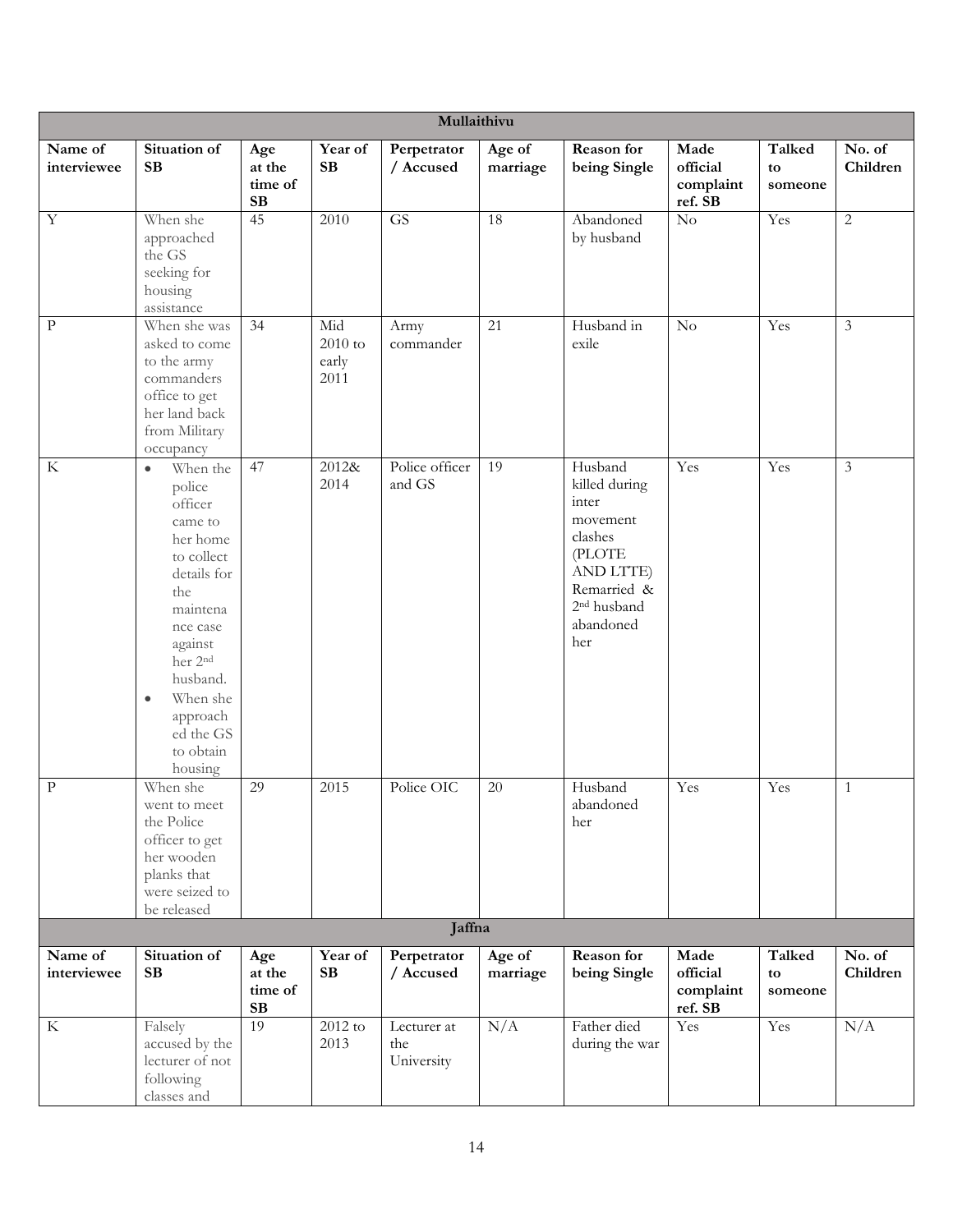|                | asking student               |                 |           |                     |                 |                                                           |                 |         |                  |
|----------------|------------------------------|-----------------|-----------|---------------------|-----------------|-----------------------------------------------------------|-----------------|---------|------------------|
|                | to come to                   |                 |           |                     |                 |                                                           |                 |         |                  |
|                | office to                    |                 |           |                     |                 |                                                           |                 |         |                  |
|                | check details.               |                 |           |                     |                 |                                                           |                 |         |                  |
| B              | While she was                | 29              | 2012      | Justice of          | N/A             | Father died                                               | No              | Yes     | N/A              |
|                | at the JPs                   |                 |           | Peace               |                 | due to illness                                            |                 |         |                  |
|                | office (as he                |                 |           |                     |                 |                                                           |                 |         |                  |
|                | had offered                  |                 |           |                     |                 |                                                           |                 |         |                  |
|                | her to sell the              |                 |           |                     |                 |                                                           |                 |         |                  |
|                | cloths she                   |                 |           |                     |                 |                                                           |                 |         |                  |
|                | stiches at his               |                 |           |                     |                 |                                                           |                 |         |                  |
|                | office)                      |                 |           |                     |                 |                                                           |                 |         |                  |
| Govt.          | When                         | Multiple        | 2014/20   | Samurdhi            |                 | 8 women have complaint and 5 of them are FHH. All of them |                 |         |                  |
| Officer        | vulnerable                   | persons         | 15        | officer             |                 | approached him for Samurdhi related assistances.          |                 |         |                  |
|                | women                        |                 |           |                     |                 |                                                           |                 |         |                  |
|                | approached                   |                 |           |                     |                 |                                                           |                 |         |                  |
|                | him for                      |                 |           |                     |                 |                                                           |                 |         |                  |
|                | livelihoods                  |                 |           |                     |                 |                                                           |                 |         |                  |
|                | assistance.                  |                 |           |                     |                 |                                                           |                 |         |                  |
| L              | When she                     | 29              | 2012      | (Public             | 16              | husband died                                              | No              | Yes     | $\mathbf{1}$     |
|                | went to obtain               |                 |           | Health              |                 | of cancer                                                 |                 |         |                  |
|                | a certificate to             |                 |           | Inspector)          |                 |                                                           |                 |         |                  |
|                | establish a                  |                 |           | PHI                 |                 |                                                           |                 |         |                  |
|                | poultry farm<br>from the PHI |                 |           |                     |                 |                                                           |                 |         |                  |
|                |                              |                 |           | Mannar              |                 |                                                           |                 |         |                  |
|                |                              |                 |           |                     |                 |                                                           |                 |         |                  |
| Name of        | Situation of                 | Age             | Year of   | Perpetrator         | Age of          | Reason for                                                | Made            | Talked  | No. of           |
| interviewee    | <b>SB</b>                    | at the          | <b>SB</b> | / Accused           | marriage        | being Single                                              | official        | to      | Children         |
|                |                              | time of         |           |                     |                 |                                                           | complaint       | someone |                  |
|                |                              | <b>SB</b><br>31 |           |                     |                 |                                                           | ref. SB         |         |                  |
| Jay            | While trying<br>to negotiate |                 | 2014      | Samurdhi<br>Officer | $\overline{24}$ | Husband<br>Killed in a                                    | $\rm No$        | Yes     | $\overline{No}$  |
|                | for increase in              |                 |           |                     |                 | bomb blast                                                |                 |         |                  |
|                | Samurdhi                     |                 |           |                     |                 |                                                           |                 |         |                  |
|                | allowance                    |                 |           |                     |                 |                                                           |                 |         |                  |
| $\overline{V}$ | Clearance to                 | 35              | 2014      | PHI                 | 22              | Divorced                                                  | Not yet         | Yes     | $\mathbf{1}$     |
|                | build a toilet               |                 |           |                     |                 |                                                           |                 |         |                  |
| $\rm K$        | Approval to                  | $\overline{34}$ | 2015      | PHI                 | 20              | Husband                                                   | Not yet         | Yes     | $\mathbf{1}$     |
|                | set up a shop                |                 |           |                     |                 | disappeared                                               |                 |         |                  |
| $\mathbf F$    | Trying to get                | 37              | 2014      | Officer at          | 16              | Died of a                                                 | $\overline{No}$ | Yes     | $\boldsymbol{7}$ |
|                | reconnection                 |                 |           | Electricity         |                 | natural death                                             |                 |         |                  |
|                | of Electricity               |                 |           | board               |                 |                                                           |                 |         |                  |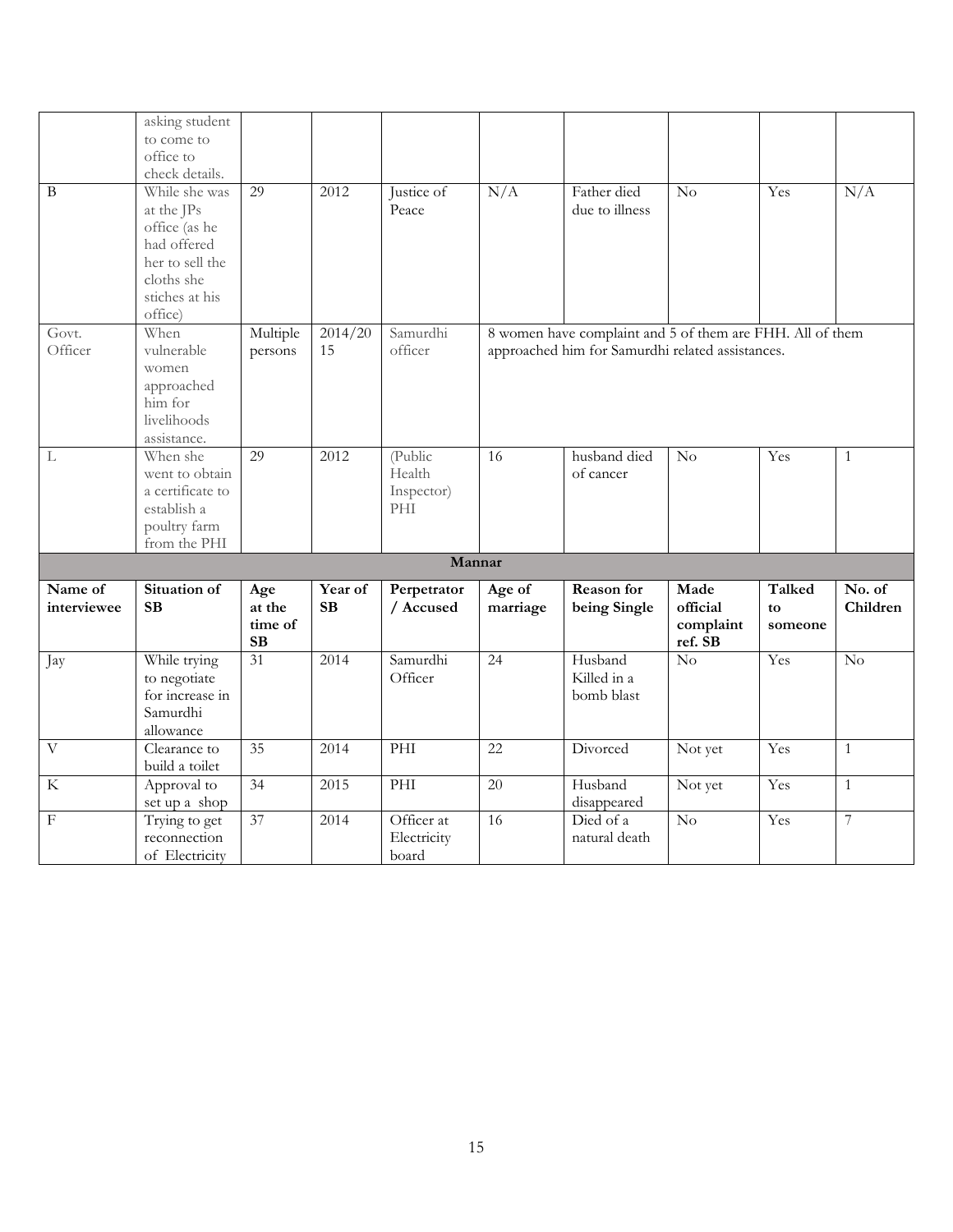## **[Appendix 2]**

# **Case Studies: Violence Against Women (VAW) in Sri Lanka (Jan – Feb 2017)**

| <b>District</b> | Month            | Kind of<br><b>Violence</b> | <b>Details</b>                                                                                                                                                                                                     | Perpetrator                                                               | <b>Actions Taken</b>                                                                                       |
|-----------------|------------------|----------------------------|--------------------------------------------------------------------------------------------------------------------------------------------------------------------------------------------------------------------|---------------------------------------------------------------------------|------------------------------------------------------------------------------------------------------------|
| Jaffna          | January<br>2017  | Rape                       | The girl's father has been<br>raping her since 2015 after the<br>mother left him. The case<br>became visible after the girl<br>was sent to a hostel for her<br>education where she shared the<br>details the rape. | Father                                                                    | Father is<br>arrested                                                                                      |
| Jaffna          | January<br>2017  | Rape                       | The 12 year old girl was raped<br>by her father for a long time<br>and it became known to others<br>after the girl complained to her<br>Aunt about it.                                                             | Father                                                                    | Perpetrator has<br>been arrested                                                                           |
| Jaffna          | February<br>2017 | Violence<br>and murder     | The victim who was 7 months<br>pregnant with a baby was<br>attacked and beaten to death<br>by unknown men who were<br>supposedly selling metal in the<br>area.                                                     | Unidentified                                                              | Suspects have<br>been arrested<br>and an<br>identification<br>parade has been<br>conducted by<br>the court |
| Jaffna          | February<br>2017 | Rape                       | A teenage girl is kidnapped on<br>her way to tuition and raped in<br>an abandoned house                                                                                                                            | A young man<br>(the<br>relationship<br>with the victim<br>not identified) | Suspect is on<br>remand                                                                                    |
| Batticalo       | January<br>2017  | Rape                       | The victim is an 18 year old<br>with special needs. She was<br>raped and now pregnant.                                                                                                                             | Unidentified                                                              | A case has been<br>filed by the<br>probation<br>officers                                                   |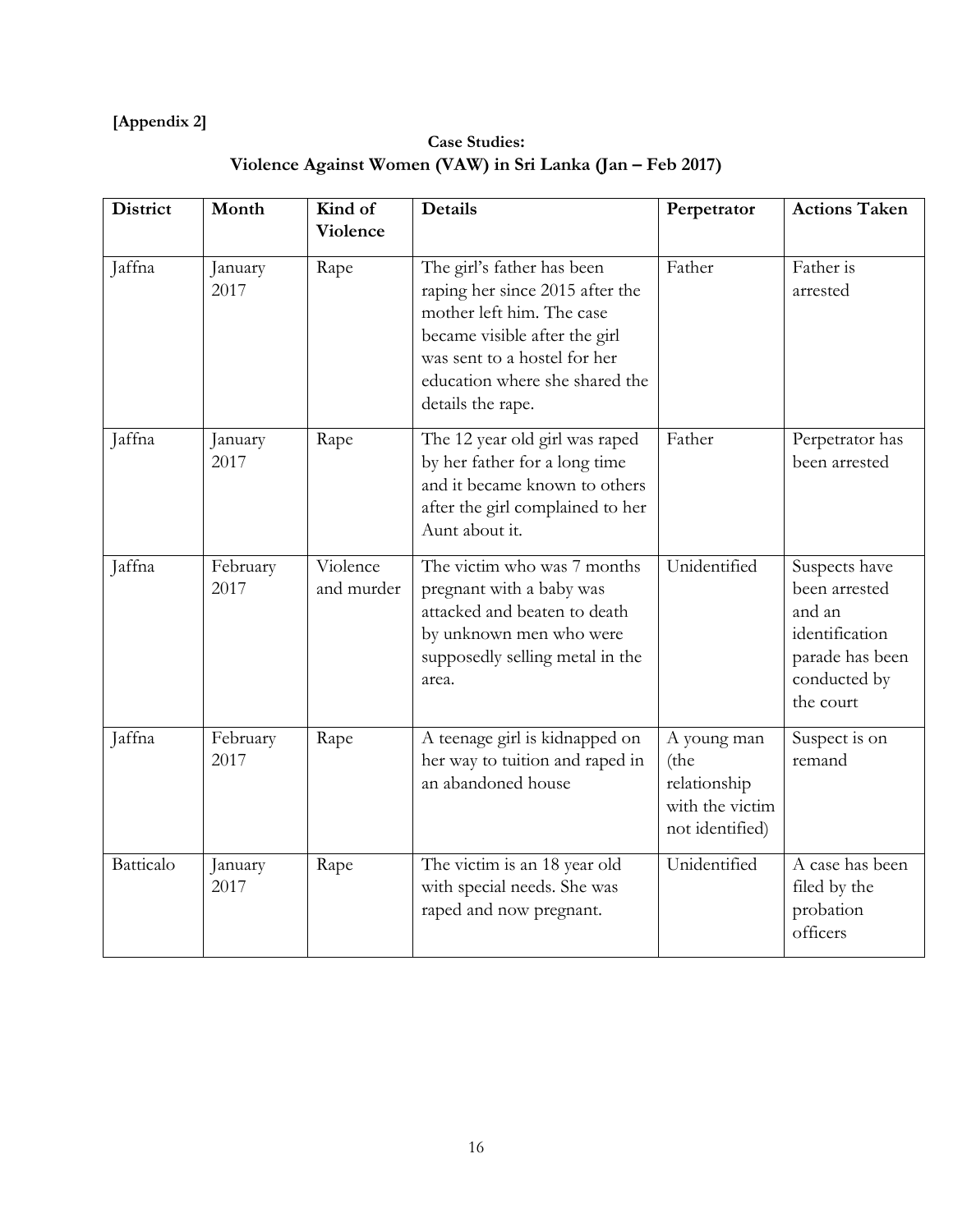<sup>2</sup> See 89,000 War Widows, Daily Mirror (29 Sept. 2010) [http://www.dailymirror.lk/6838/89000-war-widows.](http://www.dailymirror.lk/6838/89000-war-widows) <sup>3</sup> Sri Lanka supported Recommendations on the Right to an Effective Remedy in the 2012 UPR Report: ¶ 127.77 "Pursue its efforts to fight against impunity for serious human rights violations committed during the internal armed conflict" (Argentina); ¶ 127.75 "Strengthen efforts to investigate allegations of serious violations of international humanitarian law and the international human rights during the conflict and to hold those responsible to account" (Ukraine); ");  $\P$  127.76 Fully and transparently investigate alleged grave breaches of international humanitarian law during the conflict (United Kingdom of Great Britain and Northern Ireland); ¶ 127.78 "Take the necessary measures to bring into justice and prosecute perpetrators of violations of the international human rights law and humanitarian law" (Chile); ¶ 127.85,"Carry out an independent and credible investigation on the allegations of violations of human rights and international humanitarian law" (Switzerland);  $\P$  127.103 "Further improve the living standard of the people by reducing poverty and economic disparity" (Myanmar).

<sup>4</sup> Sri Lanka merely Noted Recommendations ¶ 128.75 "Implement the recommendations of the UN Panel of Experts on accountability, bringing all those allegedly responsible for violations of international human rights law and international humanitarian law to justice in compliance with international standards" (Slovakia); ¶ 128.72 "Hold accountable all persons who are liable for the violation of human rights and humanitarian law" (Estonia); ¶ 128.29 "Fully implement the recommendations of the LLRC, in particular steps to ensure independent and effective investigations into all allegations of serious human rights violations, in the context of Sri Lanka's civil war and its aftermath" (Austria); ¶ 128.57 "Create a reliable investigation commission consisting of professional and independent investigators to identify, arrest and prosecute the perpetrators of the Muttur murders" (France); ¶ 128.74 "Make every effort to ensure that those responsible for crimes against children, and in particularly concerning the recruitment of child soldiers, are brought to justice as soon as possible" (Sweden); ¶ 128.80 "Conduct impartial investigations and prosecutions against members of the security forces, regardless of rank, implicated in violations of human rights and international humanitarian law, including sexual violence" (Denmark).

<sup>5</sup> Interview with group of women activists in Jaffna, 24/06/2016.

 $\overline{a}$ 

6 Women's Action Network (WAN) report submitted for the Universal Periodic Review 2012, http://lib.ohchr.org/HRBodies/UPR/Documents/Session14/LK/JS8\_UPR\_LKA\_S14\_2012\_JointSubmiss ion8\_E.pdf

<sup>7</sup> Women's Action Network (WAN) report submitted for the CEDAW -Committee on the Elimination of All Forms of Discrimination against Women 66 Session, Aug. 2016, pp. 10-15,

[http://tbinternet.ohchr.org/\\_layouts/treatybodyexternal/Download.aspx?symbolno=INT%2fCEDAW%2f](http://tbinternet.ohchr.org/_layouts/treatybodyexternal/Download.aspx?symbolno=INT%2fCEDAW%2fNGO%2fLK) [NGO%2fLK](http://tbinternet.ohchr.org/_layouts/treatybodyexternal/Download.aspx?symbolno=INT%2fCEDAW%2fNGO%2fLK)A%2f25964&Lang=en. (hereinafter "WAN Report to CEDAW").

<sup>8</sup> Interview with service provider in Mannar, 16/06/2016; interview with three women activists in Vavuniya,  $24/06/2016$ .

<sup>9</sup> Interview with counselor in Mannar, 20/06/2016; interview with three women activists in Vavuniya, 28/06/2016.

<sup>10</sup> Interview with group of women activists in Jaffna, 24/06/2016; interview with group from women's organization in Mullaitivu, 27/06/2016.

<sup>11</sup> Interview with group from women's organizations in Mullaitivu, 27/06/2016.

<sup>12</sup> Interview with four members of women's organizations in Kilinochchi, 25/06/2016; interview with group from women's organization in Mullaitivu, 27/06/2016.

<sup>13</sup> Concluding observations on the eighth periodic report of Sri Lanka, CEDAW/C/LKA/CO/8 (Mar. 3, 2017) (hereinafter, "CEDAW Concluding Observations").

<sup>&</sup>lt;sup>1</sup> See Human Rights Council, Report of the Working Group on the Universal Periodic Review: Sri Lanka, U.N, Doc. A/HRC/22/16, 18 Dec. 2012 [hereinafter "2012 UPR Report"], and attached Thematic list of recommendations.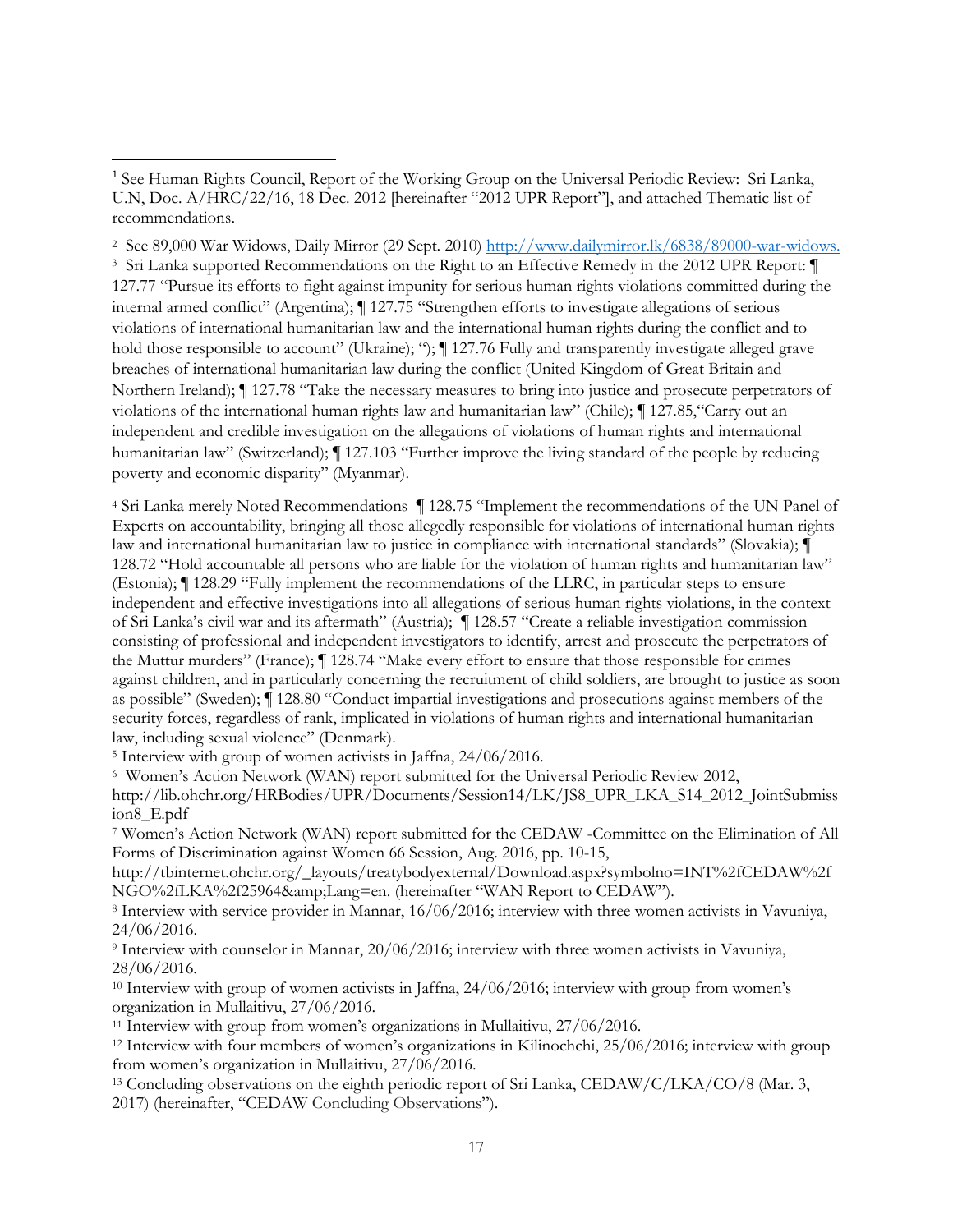$\overline{a}$ <sup>14</sup> 2012 UPR Report Transitional Justice Recommendations supported were ¶ 127.48, assisting former combatants through livelihood schemes (Cuba); ¶ 127.59, consolidate peace-building measures (Lebanon); ¶ 127.52, maintain national dialogue (Nicaragua).

<sup>15</sup> 2012 UPR Report, Transitional Justice Recommendations noted ¶ 128.37"Seek assistance of the international community, including relevant experiences, for the implementation of the Lessons Learnt and Reconciliation Commission recommendations" (Botswana); ¶ 128.38 "Take advantage fully and effectively from the technical assistance provided by the international community in the field of training and capacitybuilding of national institutions on human rights" (Qatar); ¶ 128.36 "Closely cooperate with the international community in implementing the recommendations by the LLRC and the National Action Plan for the Promotion and Protection of Human Rights in the context of promoting reconciliation and accountability" (Republic of Korea); ¶ 128.40 "Expedite implementation of reconciliation measures in the North. This would include removing oversight of humanitarian and NGO activities from the purview of Ministry of Defense to a civilian body, reducing the intrusiveness of military presence on civilian life in the North and setting a specific date for free and fair Northern Provincial Council elections" (Canada);  $\P$  128.30 "Rapidly implement the recommendations of the Lessons Learnt and Reconciliation Commission" (France); ¶ 128.31 "Continue implementing the recommendations of the LLRC report and the report of the Panel of Experts in accordance with the Human Rights Council Resolution 19/2" (Germany); ¶ 128.33 "Implement the constructive recommendations of the LLRC, including the removal of the military from civilian functions, creation of mechanisms to address cases of the missing and detained, issuance of death certificates, land reform, devolution of power; and disarming paramilitaries" (United States of America); ¶ 128.34 "Ensure the concrete implementation of the report of the Lessons Learnt and Reconciliation Commission and the National Strategy as envisaged by the Plan of Action" (Belgium).; ¶ 128.54 "Take further steps to ensure more participation of Sri Lankan Muslims in the reconciliation process and national efforts of economic, social, and cultural integration" (Egypt).

<sup>16</sup> CEDAW Concluding Observations¶ 17 (a).

<sup>17</sup> The other mechanisms are an Office of Reparations; Truth, Justice, Reconciliation, and Non-Recurrence Commissions; and a Judicial Mechanism consisting of a special court and special counsel's office. See U.N. Doc A/HRC/30/L.29 (Sept. 2015), ¶¶ 4, 6.

<sup>18</sup> See CTF Interim Report on the OMP Bill, pp. 48-49. Available at http://www.scrm.gov.lk/documentsreports.

<sup>19</sup> CEDAW Concluding Observations ¶ 17 (b).

20 U.N. Doc A/HRC/30/L.29 (Sept. 2015) ¶ 6.

<sup>21</sup> CEDAW Concluding Observations ¶ 42.

<sup>22</sup> CEDAW Concluding Observations ¶ 43 (a).

<sup>23</sup> CEDAW Concluding Observations ¶ 43 (d).

<sup>24</sup> From Suriya and AWF records; interview with physician in Kilinochchi, 25/06/2016.

<sup>25</sup> 2012 UPR Report ¶128.65 (Australia).

<sup>26</sup> 2012 UPR Report Recommendations ¶128.73 (for prosecution of disappearances) (Belgium). ¶ 128.69 (combat impunity for disappearances) (Thailand). ¶ 128.67( includes recommendation for a national mechanism for the disappeared) (Switzerland) ¶ 128.66 (recommends the publishing of names of those missing or in custody) ( Germany); ¶ 128.68 (public and accessible list of all detainees) (Mexico) and ¶ 128.69 (determine whereabouts of missing children) (Uruguay)

<sup>27</sup> 2012 UPR Report Recommendation ¶128.94 (Canada).

<sup>28</sup> 2012 UPR Report Recommendations ¶ 127.66. Necessary measures to ensure that gender equality is a legal and practical reality, combating particularly gender violence (Spain) ¶ 127.61 (training and capacity building (Venezuela); ¶ 127.64 ("appropriate and concrete measures to prevent disadvantageous and unequal status") (Rwanda); ¶ 127.62 ("intensive policies and protections (Algeria);

<sup>29</sup> | 128.28 (legislative amendments to penal code to safeguard rights of religious and ethnic communities (New Zealand).

<sup>30</sup> CEDAW Concluding Observations ¶ 11(d).

<sup>31</sup> CEDAW Concluding Observations ¶ 13.

<sup>32</sup> WAN Report to CEDAW pp 20-22.